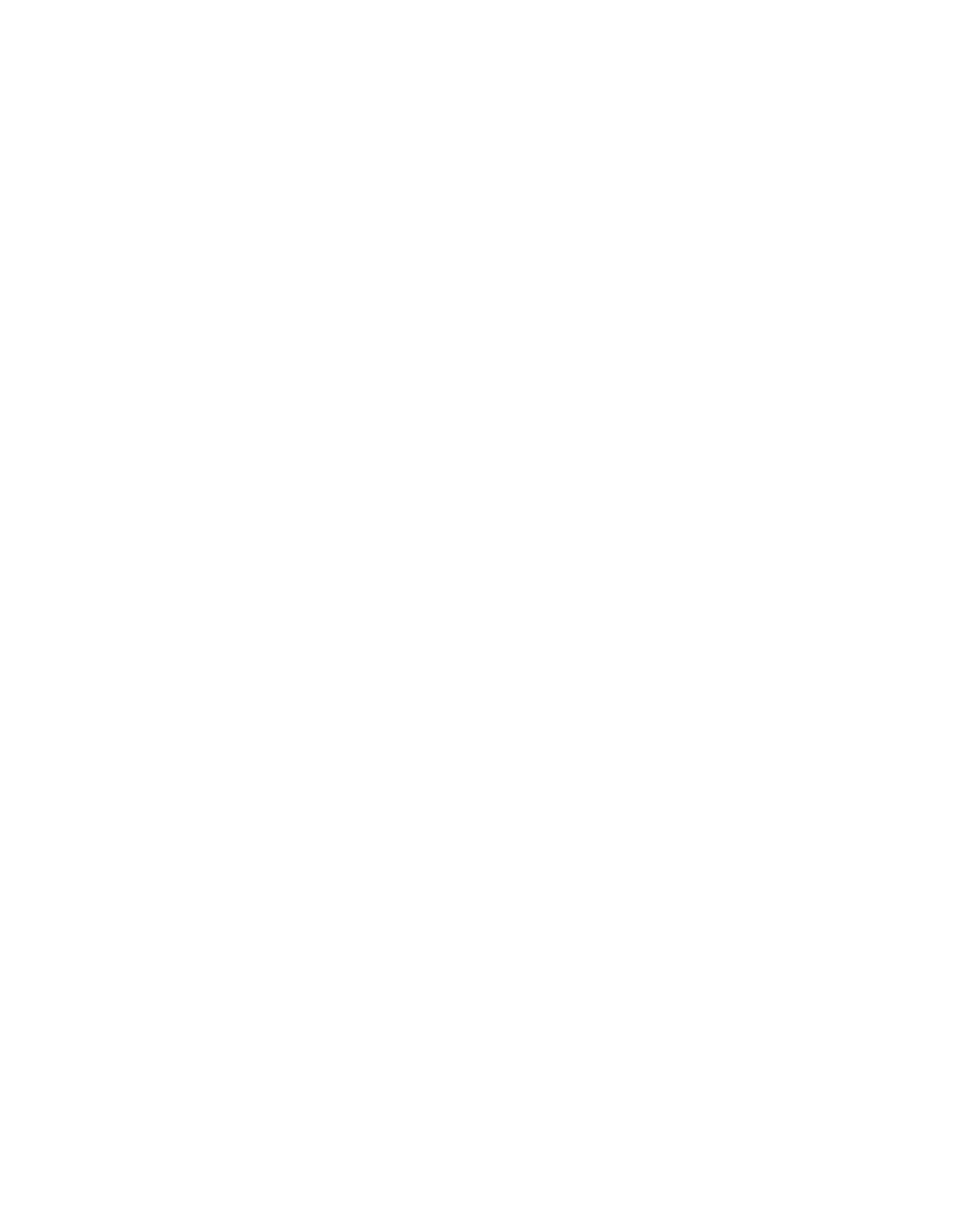#### **MOTION FOR LEAVE OF** *AMICI CURIAE* **TO FILE A BRIEF IN SUPPORT OF PETITION FOR WRIT OF CERTIORARI**

Pursuant to Sup. Ct. R. 37(2)(b), *Amici Curiae*  Coalition Against Trafficking in Women ("CATW"), Covenant House International ("Covenant House"), Demand Abolition, ECPAT-USA, Girls Educational & Mentoring Services ("GEMS"), My Life, My Choice of Justice Resource Institute ("MLMC"), National Crime Victim Law Institute ("NCVLI"), Rights4Girls, Sanctuary for Families ("Sanctuary"), and Shared Hope International ("Shared Hope"), collectively*,* "*Amici*", respectfully move the Court for leave to file the following *amici curiae* brief in support of the petition for writ of certiorari by Petitioners Jane Doe No. 1, *et al.* Counsel of Record for both parties received timely notice of the intention to file an *amici curiae* brief. Counsel for the Petitioners consents to the filing of this brief and counsel for Backpage.com does not consent.

*Amici* are nonprofit education, service, and advocacy organizations that work with, and on behalf of, among others, child victims of sex trafficking. These organizations seek to advance and protect the rights and interests of sex trafficking victims, and to prevent future victimization. *Amici* thus have a substantial interest in preventing the illegal marketing and sale of sex trafficking victims on Backpage.com. Because *Amici* have extensive experience assisting sex trafficking victims and addressing ways to eliminate sex trafficking, including detailed knowledge of how traffickers use the Internet to facilitate the marketing and sale of sex trafficking victims, they are uniquely positioned to inform the Court regarding issues relevant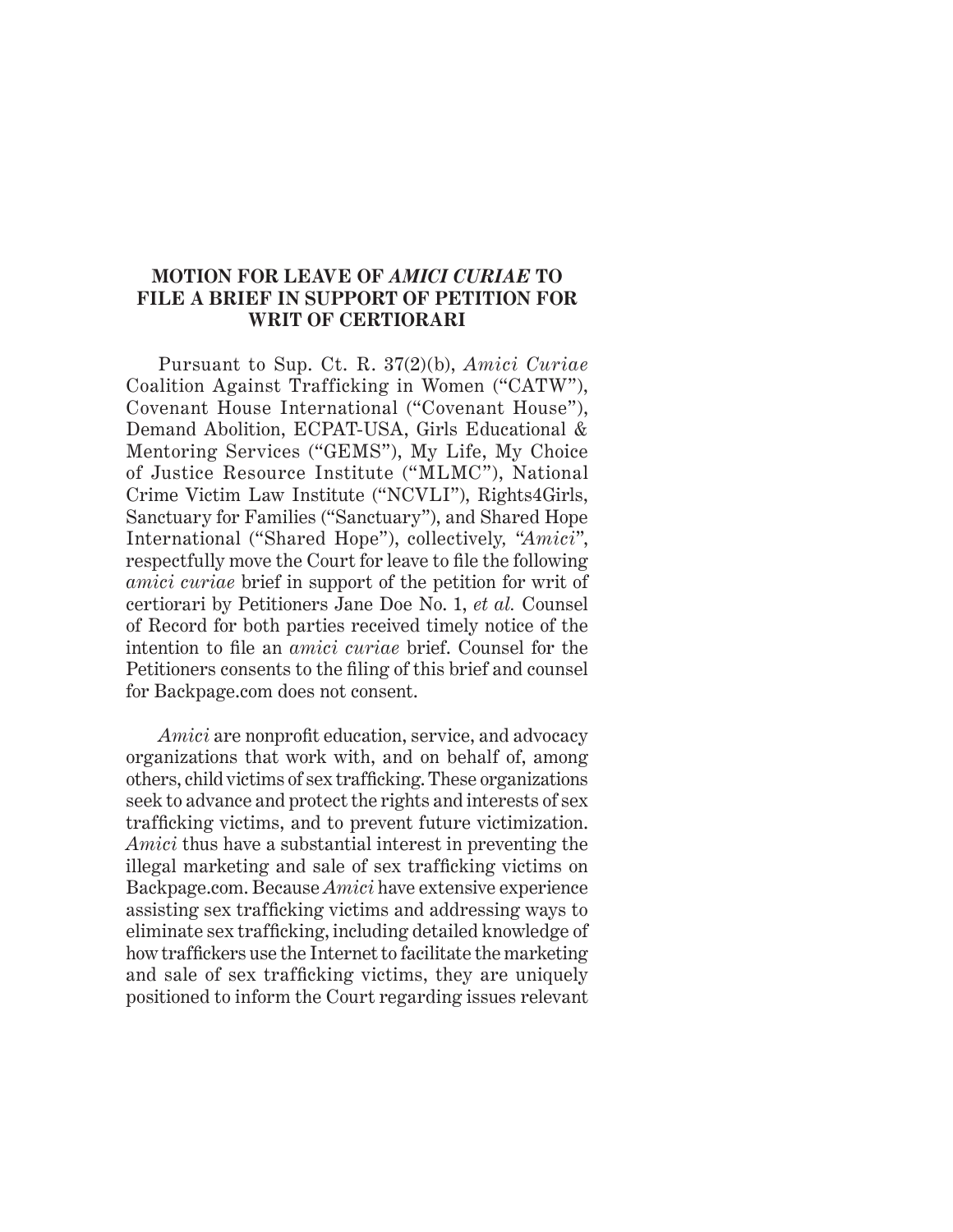to this case. More specifically, this brief raises issues not specifically addressed by the parties regarding the context of sex trafficking, as well the legislative history of the private right of action afforded by the Trafficking Victim's Protection Reauthorization Act of 2003, and leave should therefore be granted to file it.

### Respectfully submitted

| DOROTHY HEYL             | STACEY J. RAPPAPORT    |
|--------------------------|------------------------|
| <b>NICOLE NIELSON</b>    | Counsel of Record      |
| <b>MARIO LUCERO</b>      | MILBANK, TWEED, HADLEY |
| CHRISTOPHER DELAUBENFELS | & MCCLOY LLP           |
| DAVID MARCOU             | 28 Liberty Street      |
|                          | New York, NY 10005     |
| MILBANK, TWEED, HADLEY   | $(212)$ 530-5000       |
| & MCCLOY LLP             | srappaport@milbank.com |
|                          |                        |

*Counsel for Amici Curiae*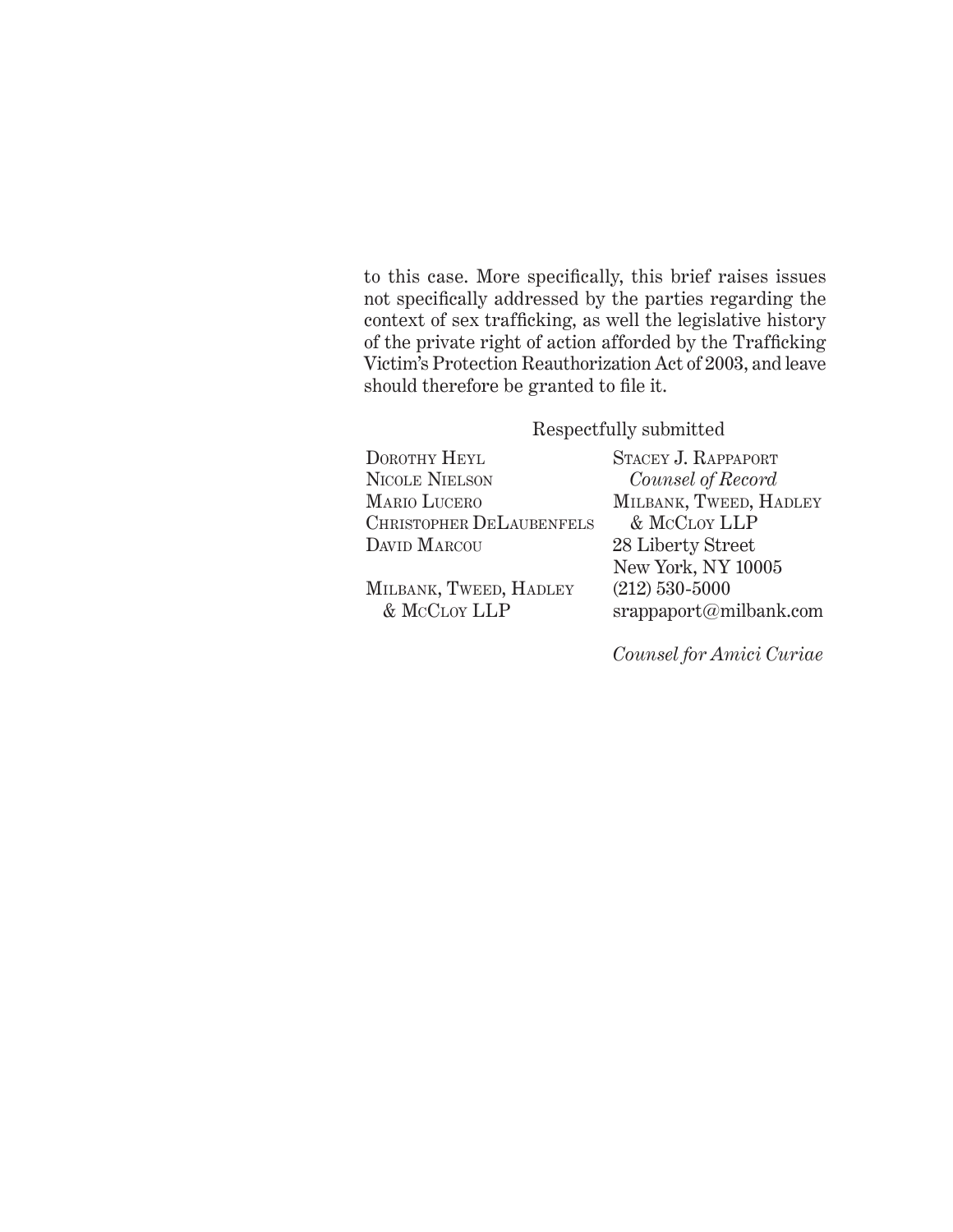# **TABLE OF CONTENTS**

| Page                                                                                                                                                 |  |  |  |
|------------------------------------------------------------------------------------------------------------------------------------------------------|--|--|--|
| TABLE OF CITED AUTHORITIES  ii                                                                                                                       |  |  |  |
| INTEREST OF AMICI CURIAE 1                                                                                                                           |  |  |  |
| $SUMMARY$ OF ARGUMENT3                                                                                                                               |  |  |  |
|                                                                                                                                                      |  |  |  |
| THE SEX TRAFFICKING INDUSTRY<br>L.<br>ROUTINELY VICTIMIZES CHILDREN6                                                                                 |  |  |  |
| <b>II. BACKPAGE.COM FACILITATES AND</b><br>PROMOTES THE VICTIMIZATION<br>OF CHILDREN 11                                                              |  |  |  |
| III. CONGRESS HAS PROVIDED SEX<br>TRAFFICKING VICTIMS WITH A<br>PRIVATE RIGHT OF ACTION TO<br>"ENFORCE" THE TVPRA THAT IS NOT<br>BARRED BY THE CDA18 |  |  |  |
| Congress has Specifically Sought<br>$A_{-}$<br>to Prevent Backpage.com's Sex                                                                         |  |  |  |
| Congress Gave Victims of Sex<br>B.<br>Trafficking a Private Right of Action19                                                                        |  |  |  |
| $C_{\cdot}$<br>The CDA Does Not Bar this Private<br>Right of Action24                                                                                |  |  |  |
|                                                                                                                                                      |  |  |  |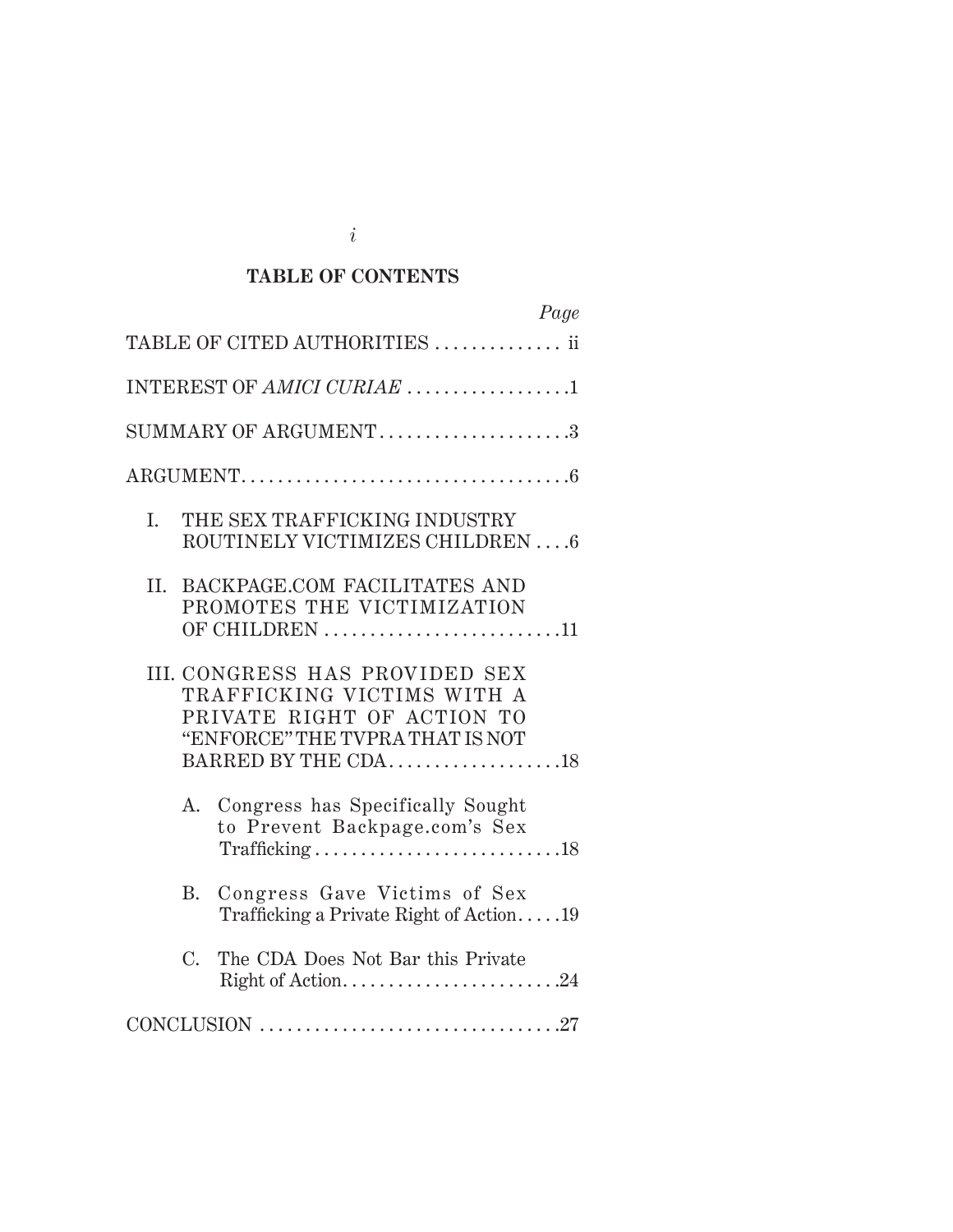# **TABLE OF CITED AUTHORITIES**

*ii*

# *Page*

## **Cases**

| In re B.W.,                                                                                                                 |
|-----------------------------------------------------------------------------------------------------------------------------|
| Backpage.com, LLC v. Cooper,<br>939 F. Supp. 2d 805 (M.D. Tenn. 2013)  16                                                   |
| Chicago Lawyers' Comm. for Civil Rights Under<br>Law, Inc. v. Craigslist, Inc.,<br>519 F.3d 666 (7th Cir. 2008), as amended |
| City of Riverside v. Rivera,                                                                                                |
| Doe v. Backpage.com, LLC,                                                                                                   |
| Ferrer v. Senate Subcomm. on Investigations,<br>No. 16A236 (U.S. Sept. 13, 2016) 19                                         |
| Miller v. Alabama,                                                                                                          |
| Reno v. Am. Civil Liberties Union,                                                                                          |
| Roper v. Simmons,                                                                                                           |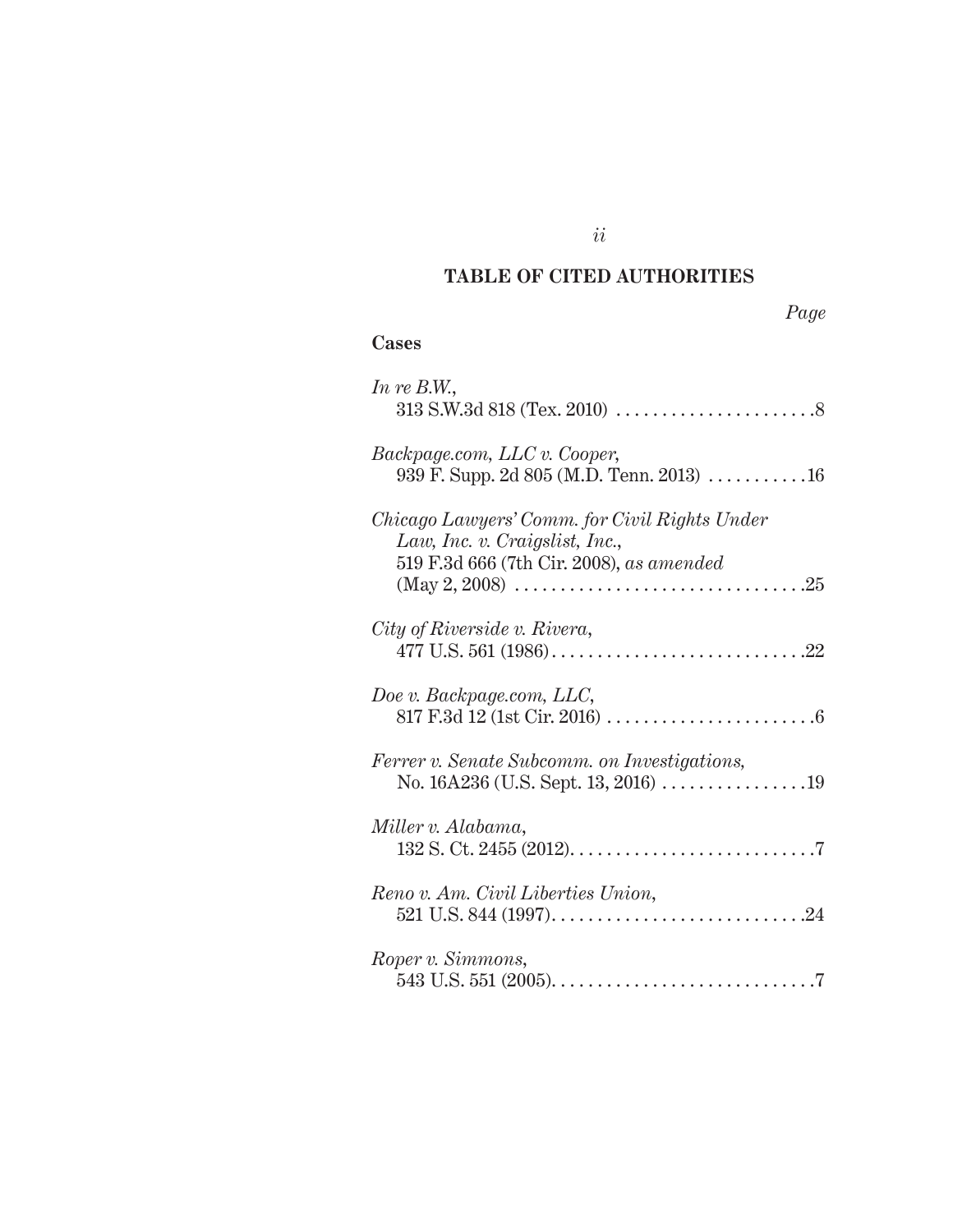| r uye                                         |
|-----------------------------------------------|
| United States v. Brooks,                      |
| <b>Statutes</b>                               |
|                                               |
|                                               |
|                                               |
|                                               |
|                                               |
|                                               |
|                                               |
|                                               |
|                                               |
|                                               |
| Communications Decency Act of 1996  passim    |
| Internet Freedom and Family Empowerment Act25 |
|                                               |

*Page*

# *iii*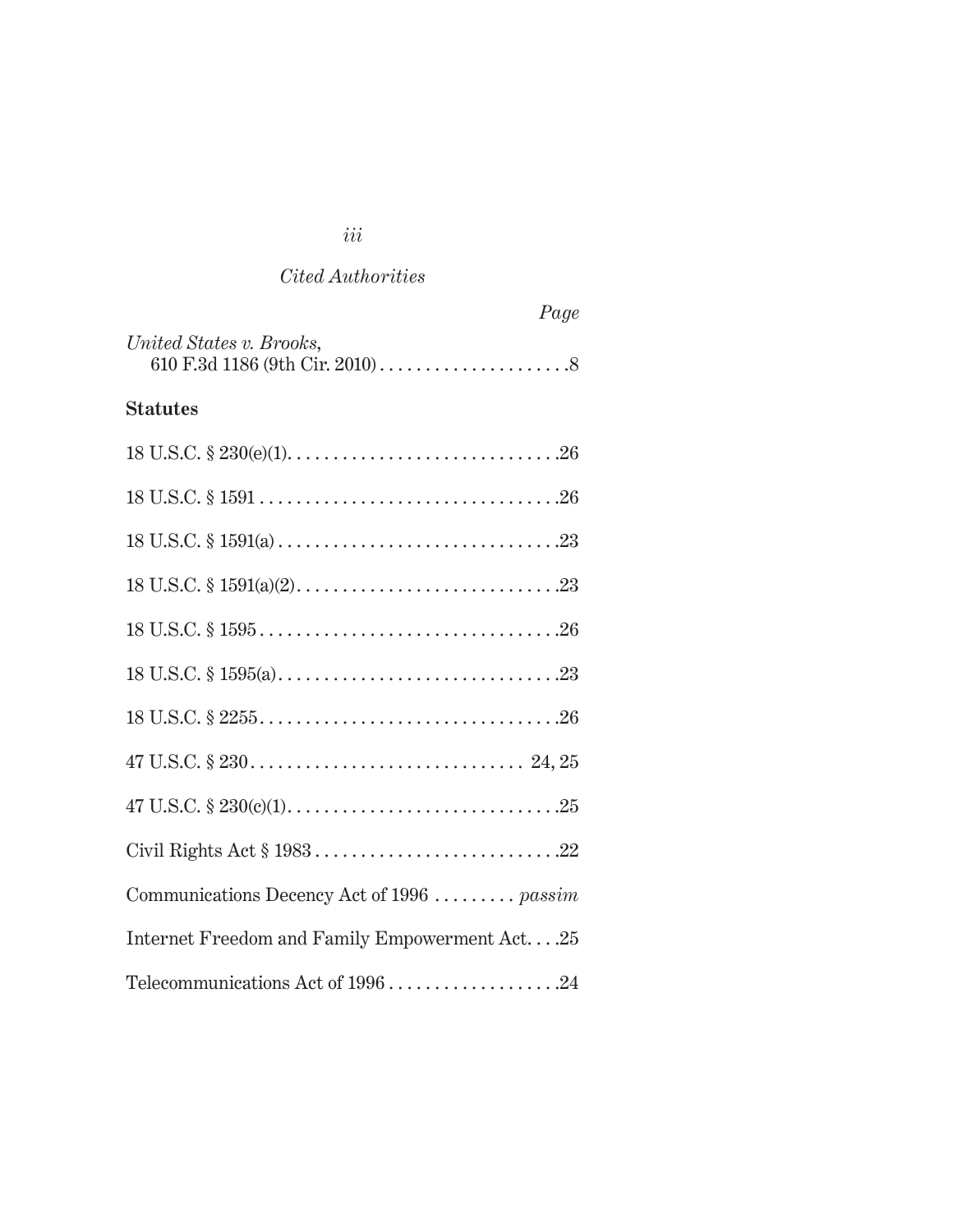| Page                                                                                                                                                                                            |
|-------------------------------------------------------------------------------------------------------------------------------------------------------------------------------------------------|
| Trafficking Victims Protection Act of $2000$ <i>passim</i>                                                                                                                                      |
| Trafficking Victims Protection Reauthorization                                                                                                                                                  |
| Trafficking Victims Protection Reauthorization                                                                                                                                                  |
| <b>Legislative Materials</b>                                                                                                                                                                    |
| $Exploiting Americans \, on American \, Soil: Domestic$<br>Trafficking Exposed, Hearing on H.R. 972<br>before the Comm'n on Sec. & Cooperation in<br><i>Europe</i> , 109th Cong. 33 $(2005)$ 12 |
|                                                                                                                                                                                                 |
|                                                                                                                                                                                                 |
|                                                                                                                                                                                                 |
|                                                                                                                                                                                                 |
|                                                                                                                                                                                                 |
| Human Trafficking Investigation: Hearing<br>Before the S. Permanent Subcomm. on<br>Investigations of the S. Comm. on Homeland<br>Sec. and Governmental Affairs, 114th Cong. 22                  |

*iv*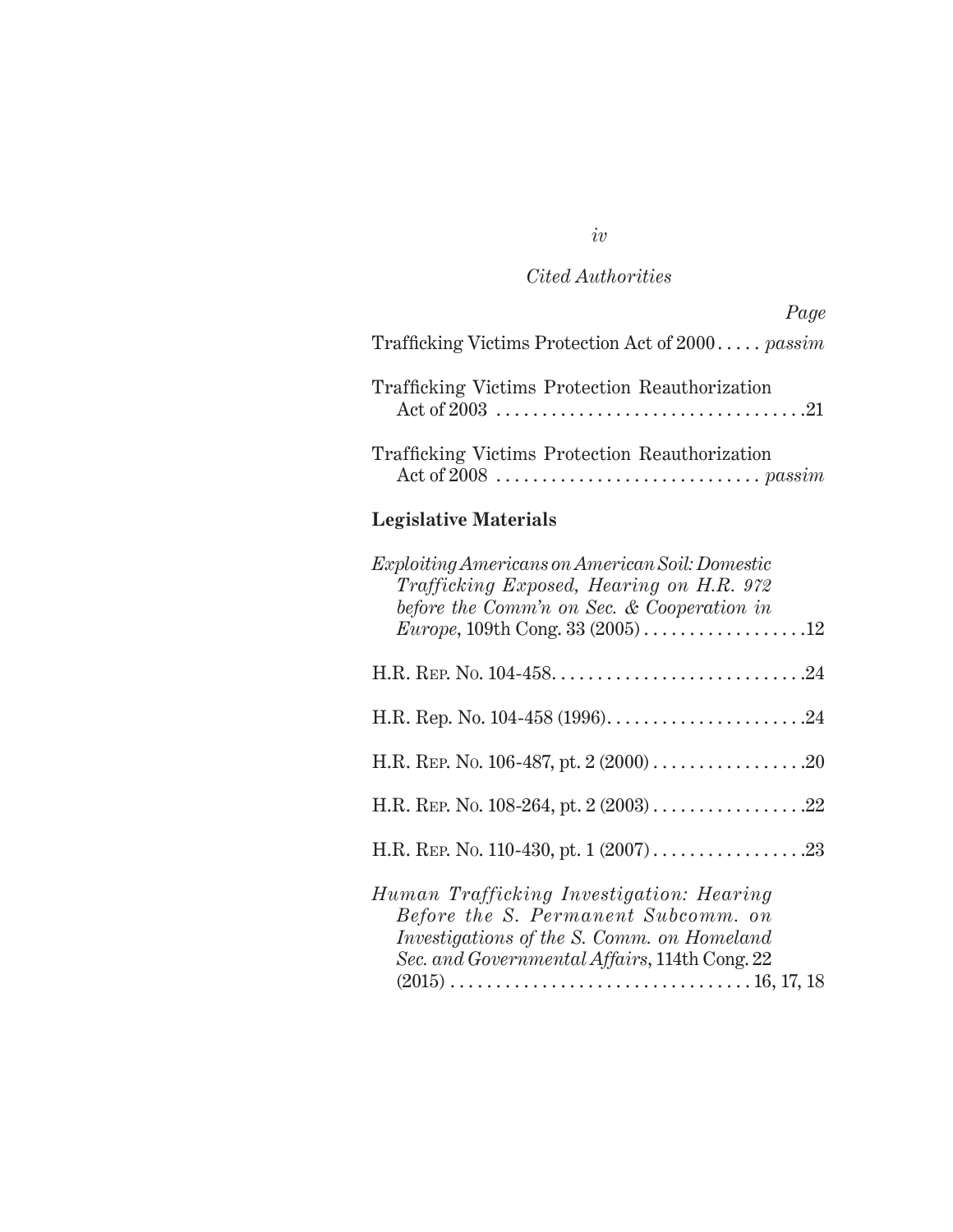| Page                                                                                                                                                                                                                               |
|------------------------------------------------------------------------------------------------------------------------------------------------------------------------------------------------------------------------------------|
|                                                                                                                                                                                                                                    |
| S. Res. 439, 112th Cong. (2012) 14, 18                                                                                                                                                                                             |
| Trafficking of Women and Children in the<br>International Sex Trade: Hearing Before the<br>Subcommittee on Internal Operations and<br>Human Rights of the Committee on International<br><i>Relations</i> , 106th Cong. 6 (1999) 20 |
| <b>Other Authorities</b>                                                                                                                                                                                                           |
| AIMGroup, Online prostitution-ad revenue                                                                                                                                                                                           |
| Alexander, Mary P. et al., Community and<br><b>Mental Health Support of Juvenile Victims</b><br>of Prostitution, 1 MED., LEGAL, & Soc. Sci.<br>ASPECTS OF CHILD SEXUAL EXPLOITATION 397                                            |
| Annitto, Megan, Consent, Coercion, and<br>$Compassion: Craffing a Commonsense Approach$<br>to Commercial Sexual Exploitation of Minors,<br>30 YALE L. & POL'Y REV. 1, 7 (2011) 5, 7, 9                                             |
| Cannon, Robert, The Legislative History of                                                                                                                                                                                         |

*Senator Exon's Communications Decency Act*, 49 Fed. Comm'ns Law J. 51 (1996) ............24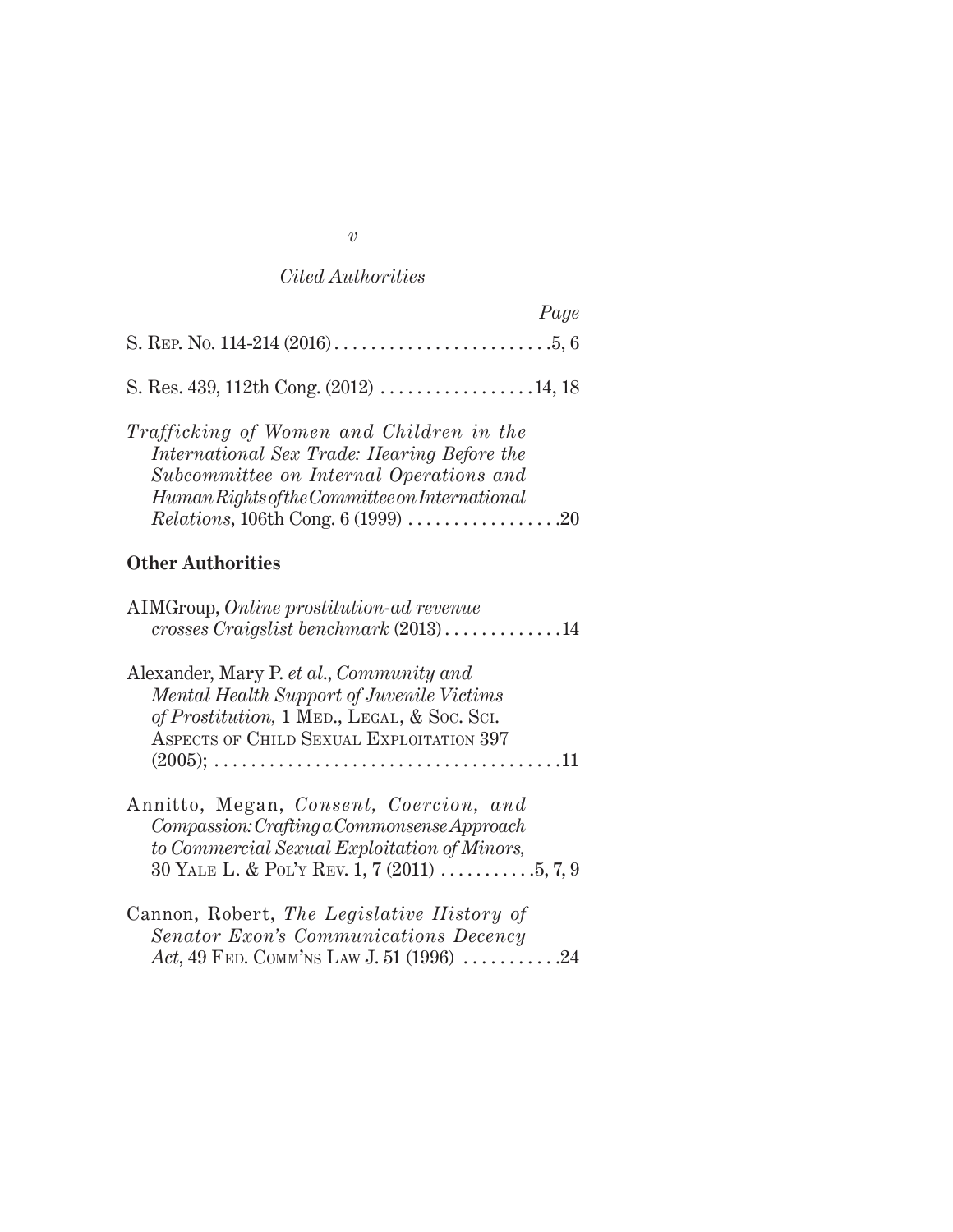| Chacon, Jennifer M., Misery and Myopia:<br>Understanding the Failures of U.S. Efforts |  |
|---------------------------------------------------------------------------------------|--|
| to Stop Human Trafficking, 74 FORDHAM                                                 |  |
|                                                                                       |  |
| Charles Puzzanchera, Juvenile Arrests 2012,                                           |  |
| Juv. Offenders and Victims: National Report                                           |  |
| Series (U.S. Dep't of Justice, D.C.), Dec. $2014$                                     |  |

*Page*

| Charles Puzzanchera, Juvenile Arrests 2012,<br>Juv. Offenders and Victims: National Report<br>Series (U.S. Dep't of Justice, D.C.), Dec. $2014$                                               |
|-----------------------------------------------------------------------------------------------------------------------------------------------------------------------------------------------|
| Covenant House, <i>Homelessness</i> , <i>Survival Sex</i><br>and Human Trafficking: As Experienced<br>by the Youth of Covenant House New York                                                 |
| Dank, Meredith et al., Estimating the Size<br>and Structure of the Underground<br>Commercial Sex Economy in Eight Major<br>US Cities (The Urban Institute Mar. 2014) $\dots$ .4, 12           |
| DAVIS, NOY S. & TWOMBLY, JENNIFER, STATE<br>LEGISLATOR'S HANDBOOK FOR STATUTORY                                                                                                               |
| Deborah Feyerick & Sheila Steffen, A Lurid<br>Journey Through Backpage.com, CNN                                                                                                               |
| DeLateur, Monica J., From Craigslist to Backpage.<br>com: Conspiracy As A Strategy to Prosecute<br>Third-Party Websites for Sex Trafficking, 56<br>SANTA CLARA L. REV. 531, 539-541 (2016) 13 |

#### *vi*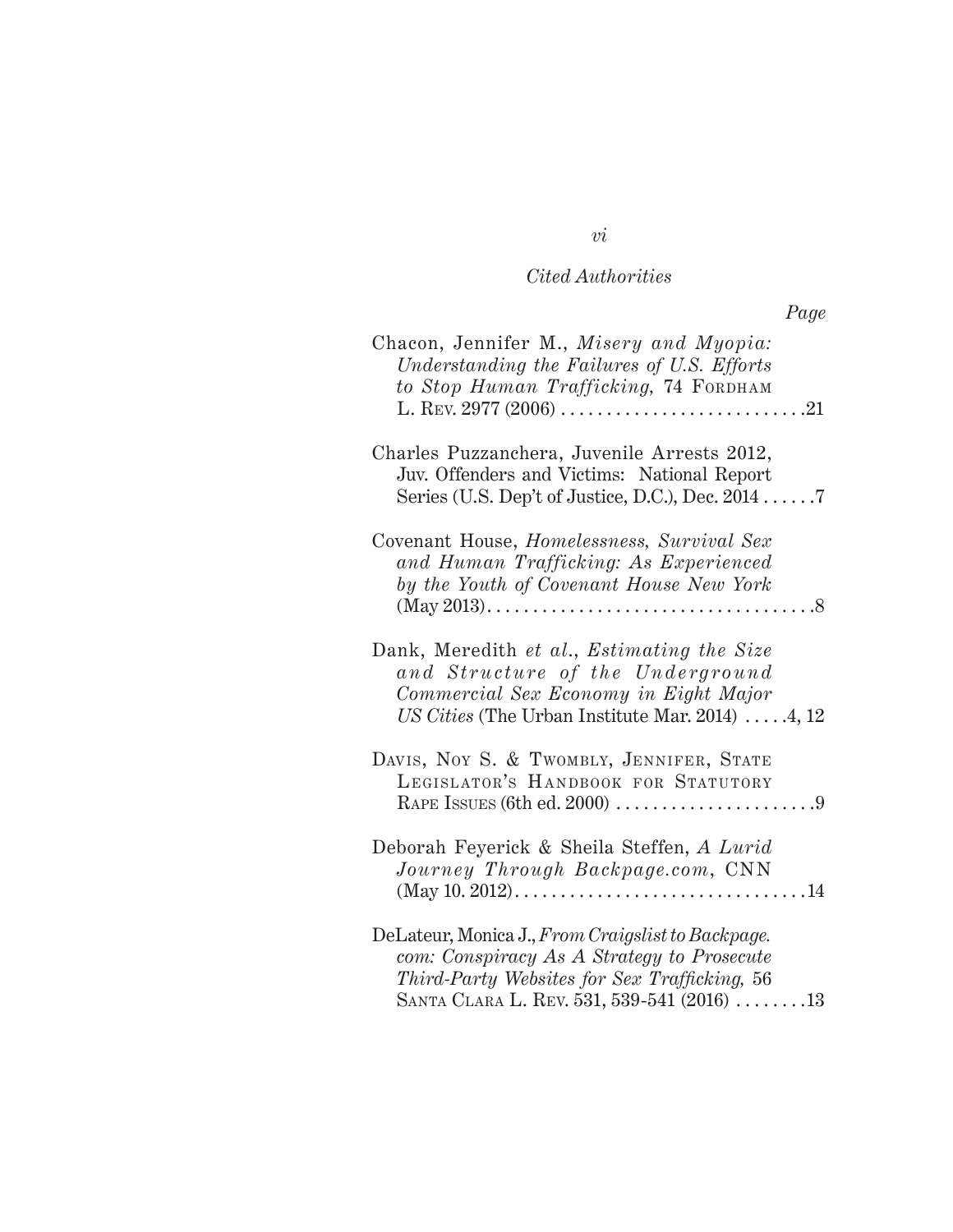# *Page*

| Dillon, Sara, What Human Rights Law Obscures:<br>Global Sex Trafficking and the Demand for<br><i>Children</i> , 17 UCLA WOMEN's L.J. 121 $(2008)$ 4, 6                                                           |
|------------------------------------------------------------------------------------------------------------------------------------------------------------------------------------------------------------------|
| Douglas Dowty, Syracuse Police Charge 36 in<br>Prostitution Sting Originating on Internet,<br>SYRACUSE.COM (Dec. 7, 2012, 12:18 P.M.) 13                                                                         |
| Farley, Melissa & Barkan, Howard, <i>Prostitution</i> ,<br>Violence, and Posttraumatic Stress Disorder,<br>$27(3)$ WOMEN & HEALTH 37-49 (1998) 11                                                                |
| Farley, Melissa et al., Online Prostitution and<br><i>Trafficking</i> , 77 Alb. L. Rev. 1039 (2014) $\dots \dots 12$ , 13                                                                                        |
| Farley, Melissa, Prostitution, Trafficking,<br>and Cultural Amnesia: What We Must Not<br>Know in Order to Keep the Business of<br>Sexual Exploitation Running Smoothly,<br>18 YALE J.L. & FEMINISM 109 (2006) 10 |
| Geist, Darren, Finding Safe Harbor: Protection,<br>Prosecution, and State Strategies to<br>Address Prostituted Minors, 4 LEG. &                                                                                  |
| Gerhart, Ann, Sex-trafficking Opponents<br>Fight Craigslist's 'Adult Services' Ads,<br>WASH. Post (Aug. 7, 2010) $\dots \dots \dots \dots \dots \dots \dots \dots 17$                                            |

# *vii*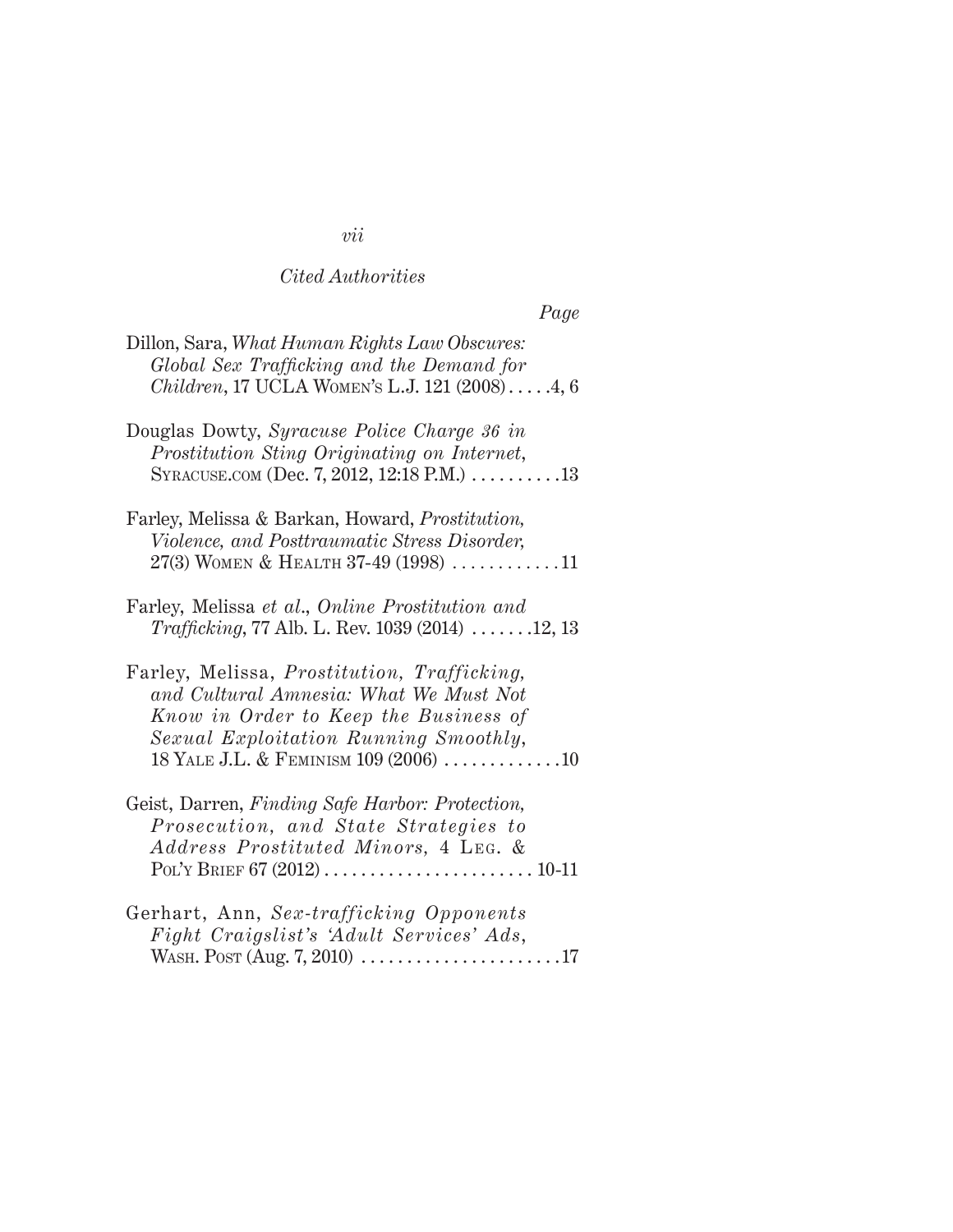*viii*

| Hyland, Kelly E., Protecting Human Victims<br>of Trafficking: An American Framework,<br>16 BERKELEY WOMEN'S L.J. 29 (2001) 21                                                                                         |
|-----------------------------------------------------------------------------------------------------------------------------------------------------------------------------------------------------------------------|
| Karlan, Pamela S., Disarming the Private Attorney<br>General, 2003 U. Ill. L. Rev. 183 (2003) 22                                                                                                                      |
| Kim, Kathleen & Hreshchyshyn, Kusia, <i>Human</i><br>Trafficking Private Right of Action: Civil<br>Rights for Trafficked Persons in the United<br><i>States,</i> 16 HASTINGS WOMEN'S L. J. 1 $(2004)$ 21              |
| Kim, Kathleen, The Trafficked Worker as Private<br>Attorney General: A Model for Enforcing<br>the Civil Rights of Undocumented Works,<br>$2009$ U. Chi. Legal F247 $(2009)$ 22                                        |
| Leary, Mary Graw, Fighting Fire with Fire:<br>Technology in Child Sex Trafficking,<br>21 DUKE J. GENDER L. & POL'Y 289 (2014)12, 13                                                                                   |
| Lederer, Laura J. et al., The Health Consequences<br>of Sex Trafficking and Their Implications for<br><i>Identifying Victims in Healthcare Facilities,</i><br>23 ANNALS HEALTH L. 61, 62 (Winter 2014) $\dots$ 10, 11 |
| Nam, Jennifer S., The Case of the Missing<br>Case: Examining the Civil Right of<br>Action for Human Trafficking Victims,                                                                                              |

107 COLUM. L. REV. 1655  $(2007)$ . . . . . . . . . . . 21, 22, 23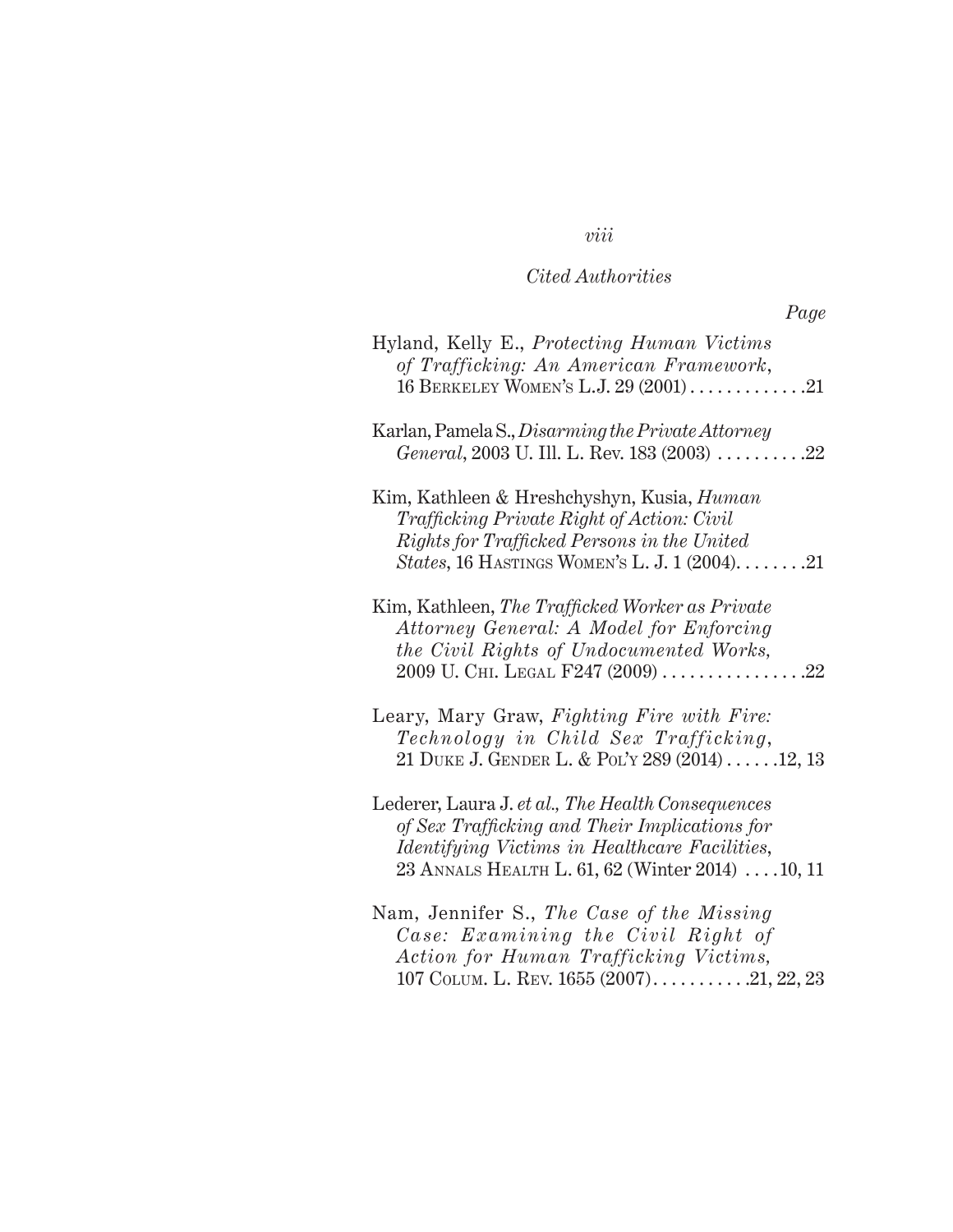|                                                                                                                                                                             | Page |
|-----------------------------------------------------------------------------------------------------------------------------------------------------------------------------|------|
| Note, Remedying the Injustices of Human<br>Trafficking through Tort Law, 119 HARV.                                                                                          |      |
|                                                                                                                                                                             |      |
| Press Release, Polaris Project, National<br>Human Trafficking Hotline Takes 100,000th                                                                                       |      |
| Press Release, U.S. Dep't of Justice, Boise Man<br>Pleads Guilty to Sex Trafficking of Children                                                                             |      |
| Protected Innocence Challenge http://<br>sharedhope.org/wp-content/uploads/2015/09/<br>SharedHopeStateLawSurvey Non-                                                        |      |
| Reid, Joan A., Doors Wide Shut: Barriers to<br>the Successful Delivery of Victim Services<br>for Domestically Trafficked Minors in a<br>Southern U.S. Metropolitan Area, 20 |      |
| Rheingold, Howard, <i>Internet Censors Close to</i><br><i>Success</i> , CMC MAG. (Dec. 1, 1995)25                                                                           |      |
| Rubenstein, William, On What a "Private"<br>Attorney General" Is—And Why it Matters,                                                                                        |      |

| ۰         |  |
|-----------|--|
| $\iota x$ |  |
|           |  |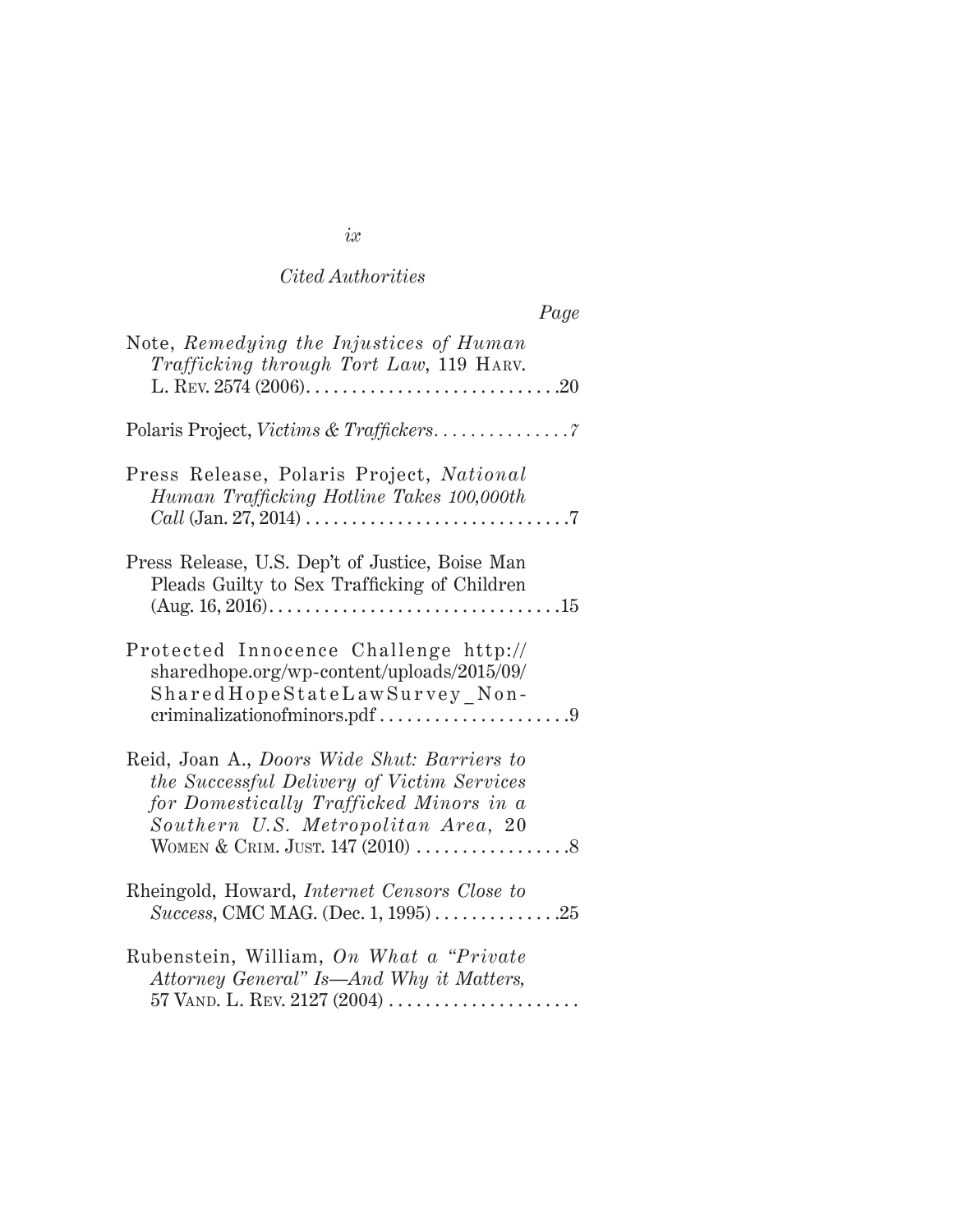| Shared Hope, Memorandum: Facilitation<br>of Domestic Minor Sex Trafficking                                                                                                                                                |
|---------------------------------------------------------------------------------------------------------------------------------------------------------------------------------------------------------------------------|
| Smith, Linda & Coloma, Cindy, Renting Lacy:<br>A Story of America's Prostituted Children                                                                                                                                  |
| Smith, Linda A. et al., The National Report<br>on Domestic Minor Sex Trafficking:<br>America's Prostituted Children, SHARED<br>HOPE (May 2009) $\ldots \ldots \ldots \ldots \ldots \ldots \ldots \ldots \ldots \ldots 10$ |
| Staff of S. Permanent Subcomm. on Investigations,<br>114th Cong., Recommendation to Enforce a<br>Subpoena Issued to the CEO of Backpage.com,<br>LLC 1, App. 47 (Nov. 19, 2015) <i>passim</i>                              |
| Steinberg, Lawrence, Risk Taking in<br>Adolescence: New Perspectives from Brain<br>and Behavioral Science, 16 CURRENT<br>DIRECTIONS IN PSYCHOL. SCI. 55, 56 $(2007)$                                                      |
| Suarez, Paul, Craigslist Adult Services Shut<br>$Down,$ PCWORLD (Sept. 5, 2010)14                                                                                                                                         |
| Testimony of Yiota G. Souras, Senior Vice<br>President & General Counsel, National Center<br>for Missing & Exploited Children, before<br>S. Permanent Subcomm. on Investigations                                          |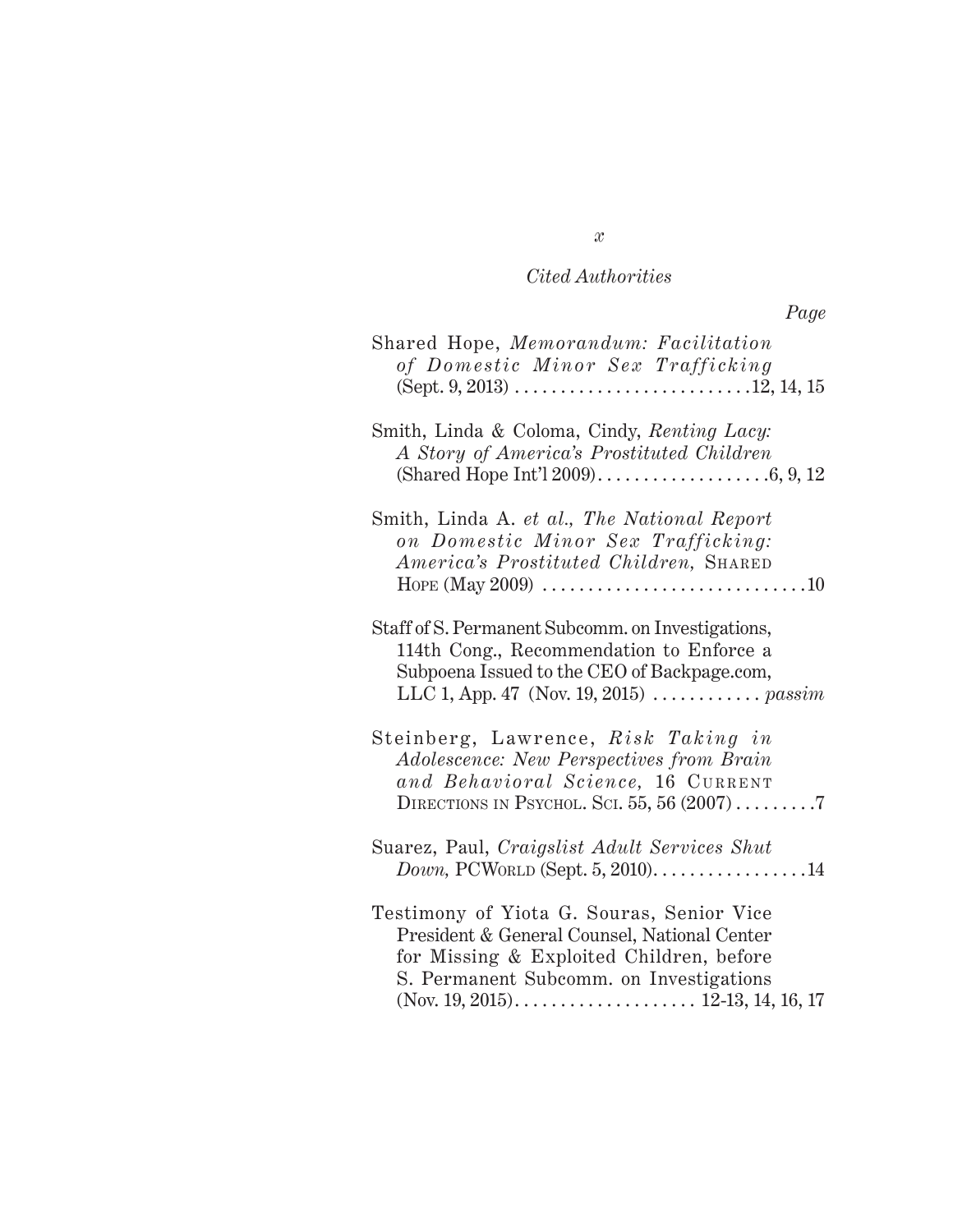# *Page*

| The Prostitution of Children, U.S. Dep't of Justice10 |  |  |
|-------------------------------------------------------|--|--|
|                                                       |  |  |

| U.S. Dep't of Justice, Office of Juvenile Justice                                                           |
|-------------------------------------------------------------------------------------------------------------|
| & Delinquency Prevention, Literature                                                                        |
| Review: Commercial Sexual Exploitation of                                                                   |
|                                                                                                             |
| U.S. DEP'T OF STATE, THE 3PS: PREVENTION,<br>PROTECTION, PROSECUTION (June 30, 2016) $\dots \dots \dots 19$ |
| U.S. Department of State, Trafficking in<br>Persons Report (June 2013) 10, 11                               |

# *xi*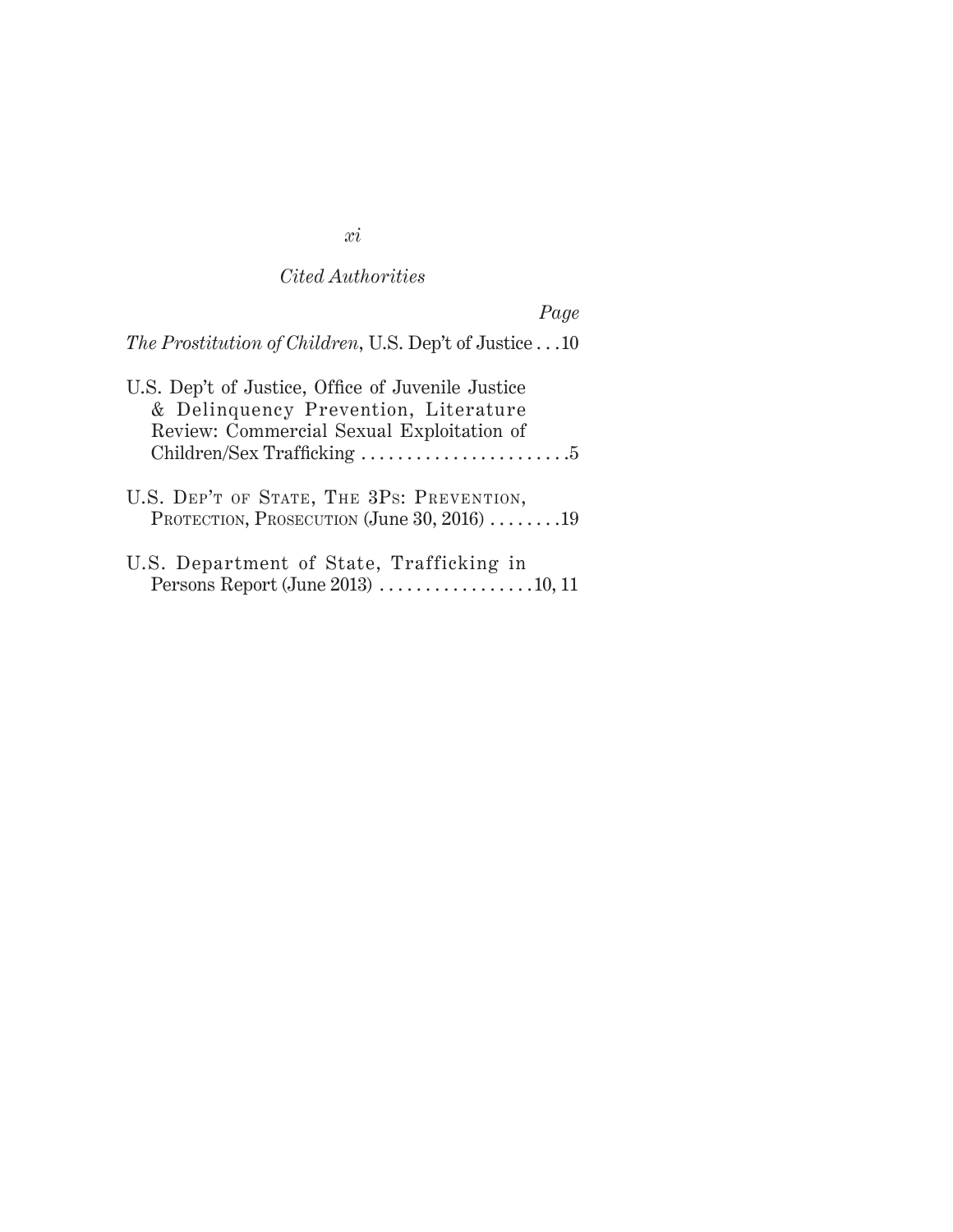#### **INTEREST OF** *AMICI CURIAE1*

CATW engages in advocacy, education, and prevention programming for victims of trafficking and commercial sexual exploitation across the globe. CATW addresses human trafficking by combating the demand for commercial sex as gender-based violence and discrimination and provides services for victims through its Asia and Latin America regional offices.

Covenant House serves homeless, abandoned, abused, trafficked, and exploited youth, providing services to over 50,000 at-risk and homeless children in thirty cities across the United States, Canada, and Central America. Covenant House offers a wide array of training programs, healthcare and mental health services, educational support, and legal services.

Demand Abolition works to eradicate the illegal commercial sex industry, including sex trafficking, by directly targeting the sources of demand for purchased sex. Demand Abolition's efforts are focused on persuading policymakers within the criminal justice system to implement practices shown to be effective in combating demand for purchased sex.

<sup>1.</sup> No counsel for any party authored this brief in whole or in part, and no such counsel or party made a monetary contribution intended to fund the preparation or submission of this brief. No person other than the *amici curiae*, their members or their counsel made a monetary contribution to its preparation or submission. Counsel of Record for the parties received timely notice of the intention to file. Counsel for Petitioner consents to this filing. Counsel for Respondent does not consent.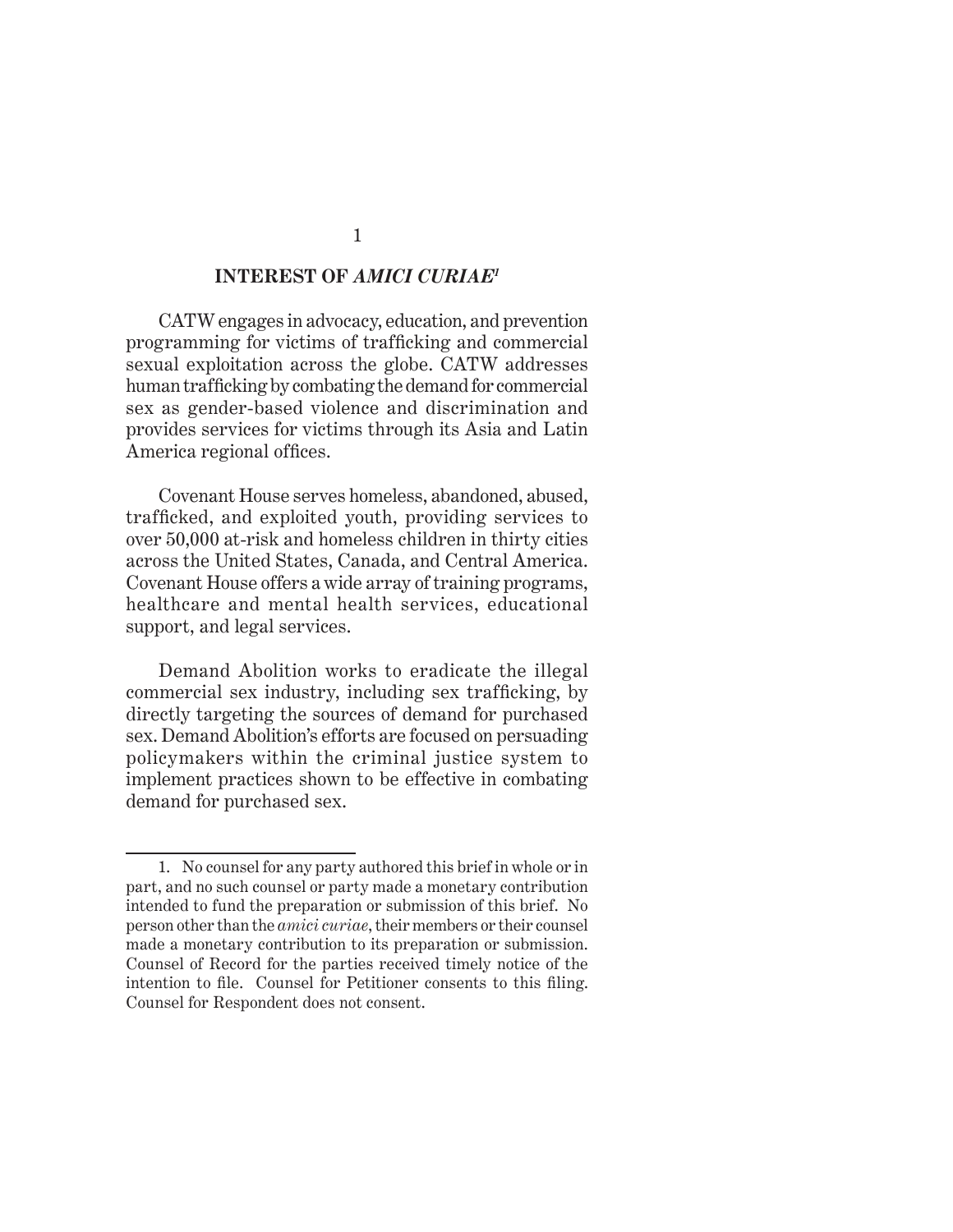ECPAT-USA, part of the global ECPAT-International network, was the first American non-profit to focus its efforts on the commercialized sexual exploitation of children. ECPAT-USA advocates for legislation at the federal level, and in all fifty states, to prevent the exploitation of children, and the protection of victims of sexual exploitation and sex trafficking.

GEMS is the only organization in New York specifically designed to serve and empower young women and girls who have been the victims of commercialized sexual exploitation. GEMS provides prevention and outreach programming, drives educational initiatives, provides housing services, and advocates on victims' behalf within the criminal justice system.

MLMC provides a continuum of services aimed at preventing and intervening in the commercial sexual exploitation of children. This survivor-led organization offers preventative education, trains law enforcement and service providers, delivers direct services to victims, and organizes advocacy efforts.

NCVLI works to promote balance and fairness in the justice system through victim-centered legal advocacy and education. NCVLI litigates victims' rights in state, federal and military courts nationwide and provides active technical assistance to attorneys, victim advocates, and various allied professionals. NCVLI also trains victim service providers and manages and directs grants and projects focused on rights of various victim populations.

Rights4Girls is a human rights organization working to end sex trafficking and gender-based violence in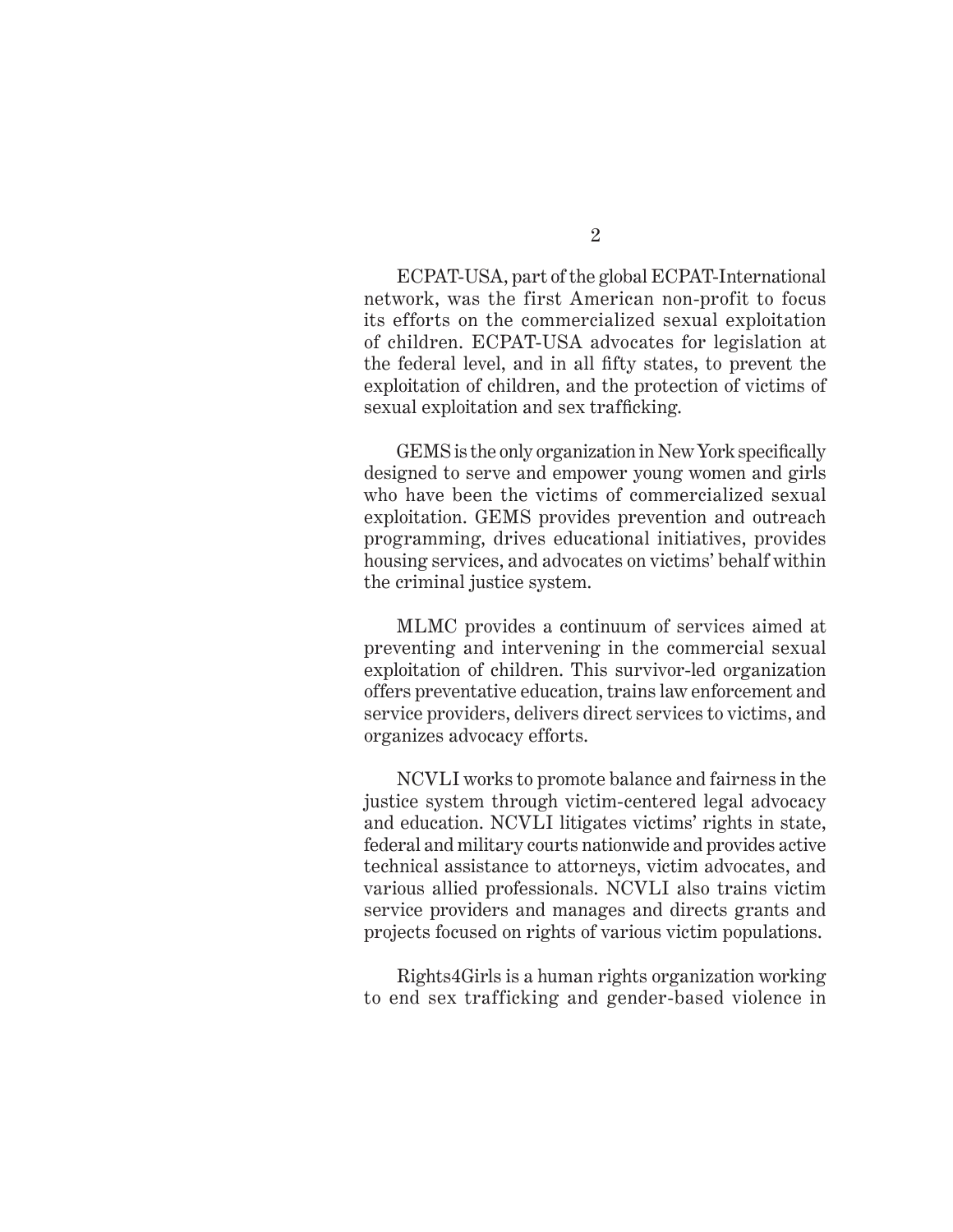the United States. It advances public policy through legislative advocacy, engagement, research, and education. Rights4Girls advocates for the dignity and rights of young women and girls—so that every girl may live a life free of violence and exploitation.

Sanctuary is the largest nonprofit in New York dedicated exclusively to serving victims of domestic violence, sex trafficking, and related forms of gender violence. Every year, Sanctuary offers legal, shelter, clinical, and economic empowerment services to over 15,000 survivors. Sanctuary also engages in extensive community outreach, education, and training, and advocates for policies and legislation designed to protect survivors.

Shared Hope works to prevent conditions that foster sex trafficking by training professionals and community members to identify those victimized by and vulnerable to trafficking; assists sex trafficking victims by offering supportive care and resources; and advocates for the development of legislation and policies to combat sex trafficking.

#### **SUMMARY OF ARGUMENT**

*Amici* urge the Court to issue a writ of certiorari accepting Petitioners' case for review. This case presents a significant question of statutory interpretation that only this Court can resolve. If permitted to stand, the First Circuit's ruling that the Communications Decency Act of 1996 ("CDA") immunizes Backpage.com from a private suit enforcing the Trafficking Victims Protection Reauthorization Act of 2008 ("TVPRA") will deprive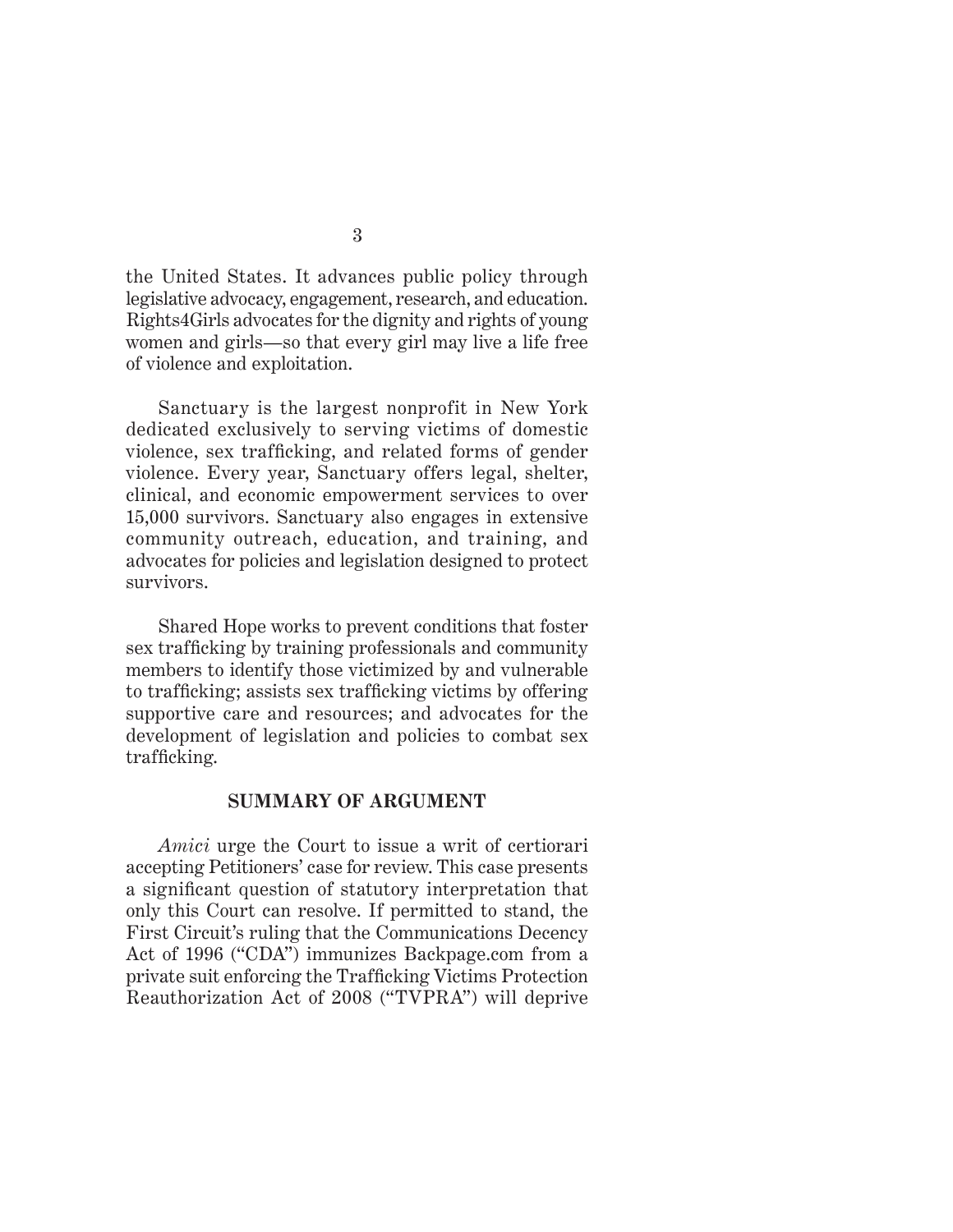victims of sex trafficking of the statutory right of recovery conferred on them by Congress. The First Circuit's misreading of the CDA abridges not only a statutory private right of action, but also the ability of state actors to stop the use of the Internet to advertise sex with children.

Backpage.com facilitates sex trafficking, which includes the commercial sexual exploitation of children,<sup>2</sup> by providing a cheap, convenient, and anonymous marketplace for traffickers and buyers to trade in illegal sex. As the Internet has replaced street corners as the main venue for traffickers to solicit customers,<sup>3</sup> Backpage. com has become the leader in this sordid industry—the "epicenter of illegal sex trafficking."<sup>4</sup> In this online sex trafficking marketplace, Backpage.com enables the "most hideous, and possibly least acknowledged, human rights violation of our time."5

<sup>2.</sup> *See, e.g.*, Trafficking Victims Protection Act of 2000 (hereinafter "TVPA") § 103(9), (14), 22 U.S.C. § 7101.

<sup>3.</sup> *See* Dank, Meredith *et al*., *Estimating the Size and Structure of the Underground Commercial Sex Economy in Eight Major US Cities*, 211-12 (The Urban Institute Mar. 2014)

<sup>4.</sup> *See* Staff of S. Permanent Subcomm. on Investigations, 114th Cong., Recommendation to Enforce a Subpoena Issued to the CEO of Backpage.com, LLC 1, App. 47 (Nov. 19, 2015) (hereinafter "PSI Report").

<sup>5.</sup> Dillon, Sara, *What Human Rights Law Obscures: Global Sex Trafficking and the Demand for Children*, 17 UCLA Women's L.J. 121, 139 (2008).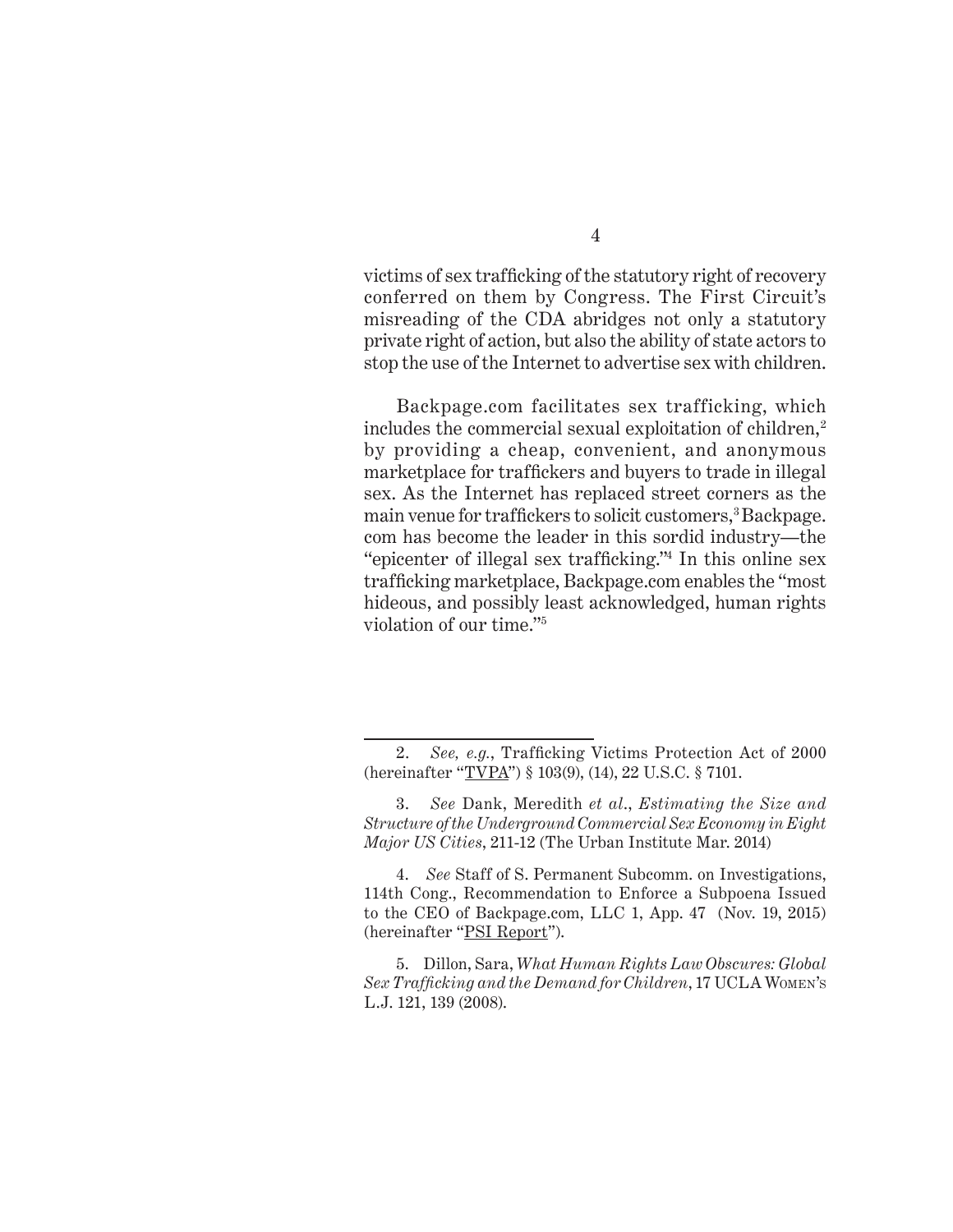Children are particularly vulnerable to sex traffickers and account for more than half of sex trafficking victims.<sup>6</sup> Because they have not fully developed emotionally and intellectually, and depend on adults financially, they fall prey to traffickers in alarming numbers.<sup>7</sup> With over one million ads per month in its "adults" section<sup>8</sup>—where children are marketed—Backpage.com earns millions in annual revenues.9

To protect these revenues, Backpage.com has relied on the CDA—a statute that was designed to protect children from "indecency" on the Internet. By virtue of a provision in the CDA that purports to protect "Good Samaritans," this statute has been misinterpreted by the First Circuit as a grant of immunity to Backpage.com. The CDA should not be construed to impair the "enforcement" of statutes bearing on the sexual exploitation of children. The First Circuit therefore erred in construing the CDA as a bar to the plaintiffs' private right of action, a classic form of "enforcement."

- 8. *See* PSI Report, *supra* note 4, at App. 62.
- 9. *See id.* at 21, 25.

<sup>6.</sup> U.S. Dep't of Justice, Office of Juvenile Justice & Delinquency Prevention, Literature Review: Commercial Sexual Exploitation of Children/Sex Trafficking, 3 (2014); *see* S. Rep. No. 114-214, at 3 (2016).

<sup>7.</sup> *See* Annitto, Megan, *Consent, Coercion, and Compassion: Crafting a Commonsense Approach to Commercial Sexual Exploitation of Minors,* 30 Yale L. & Pol'y Rev. 1, 7 (2011).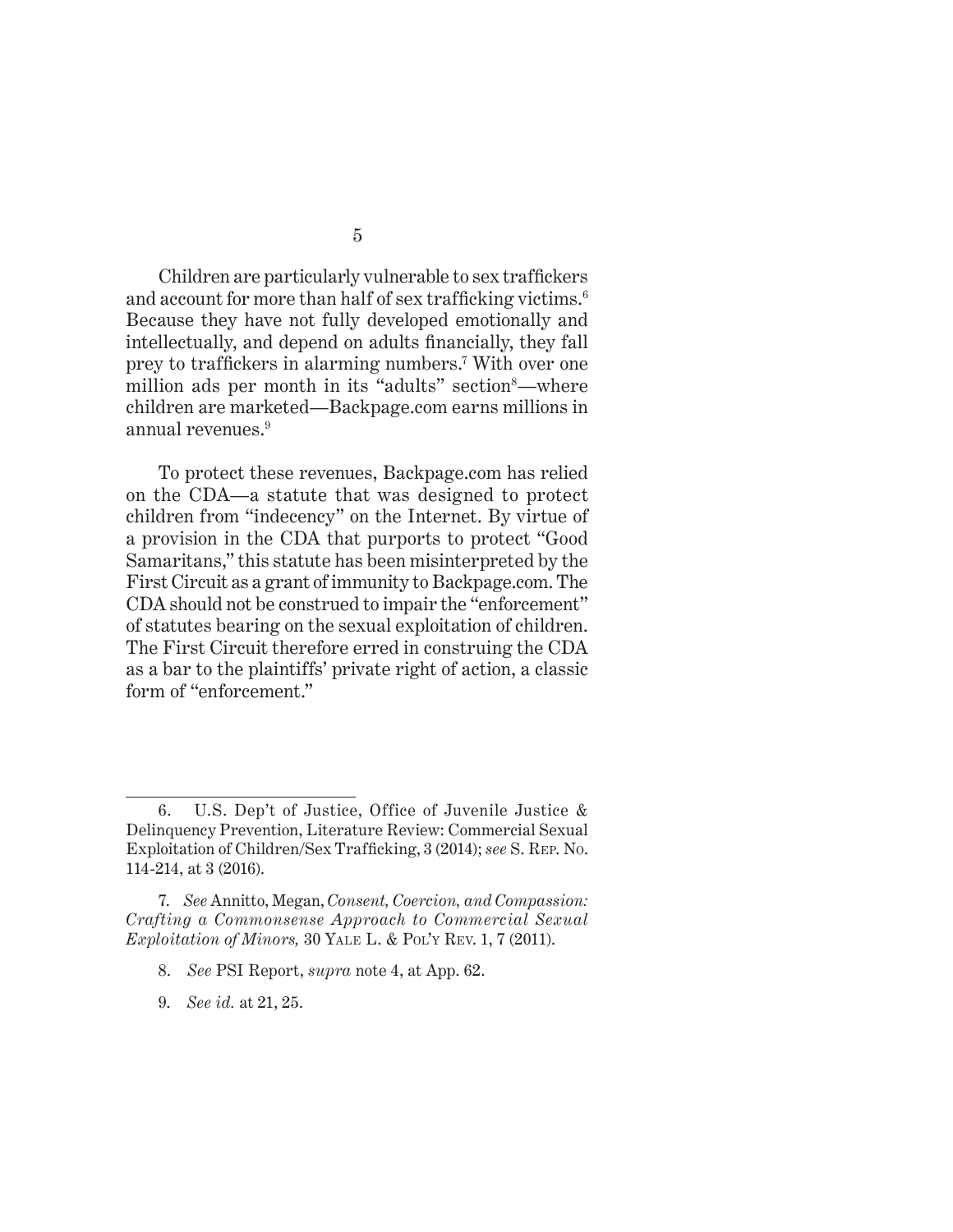As the First Circuit acknowledged, the circumstances of the plaintiffs "evoke outrage."10 Also outrageous are the unjust implications of the decision below. The First Circuit is the first to rule that the CDA grants Backpage.com immunity from private suit. As victims of sex trafficking continue to pursue their rights under the TVPRA, this issue will continue to be litigated, as will the right of states to address legislatively the harm caused by Backpage. com. Now is the time for this Court to interpret the CDA, before more children are trafficked for sex.

For the reasons set forth in this brief and in Petitioners' brief, *amici* urge the Court to grant certiorari.

#### **ARGUMENT**

#### **I. The SEX TRAFFICKING Industry ROUTINELY VICTIMIZES CHILDREN**

Trafficking for the purpose of commercial sexual exploitation impacts thousands of girls in the U.S.11 Some estimate that the U.S. has the third-largest number of children being prostituted in the world<sup>12</sup> and that more than half of sex-trafficking victims in the U.S. are 17 years old or younger.13 Children are illegally sold for sex

- 12. *See* Dillon, *supra* note 5, at 130.
- 13. *See* S. Rep. No. 114-214, at 3 (2016).

<sup>10.</sup> *Doe v. Backpage.com, LLC*, 817 F.3d 12, 15 (1st Cir. 2016).

<sup>11.</sup> S*ee* Smith, Linda & Coloma, Cindy, *Renting Lacy: A Story of America's Prostituted Children,* 95 (Shared Hope Int'l 2009).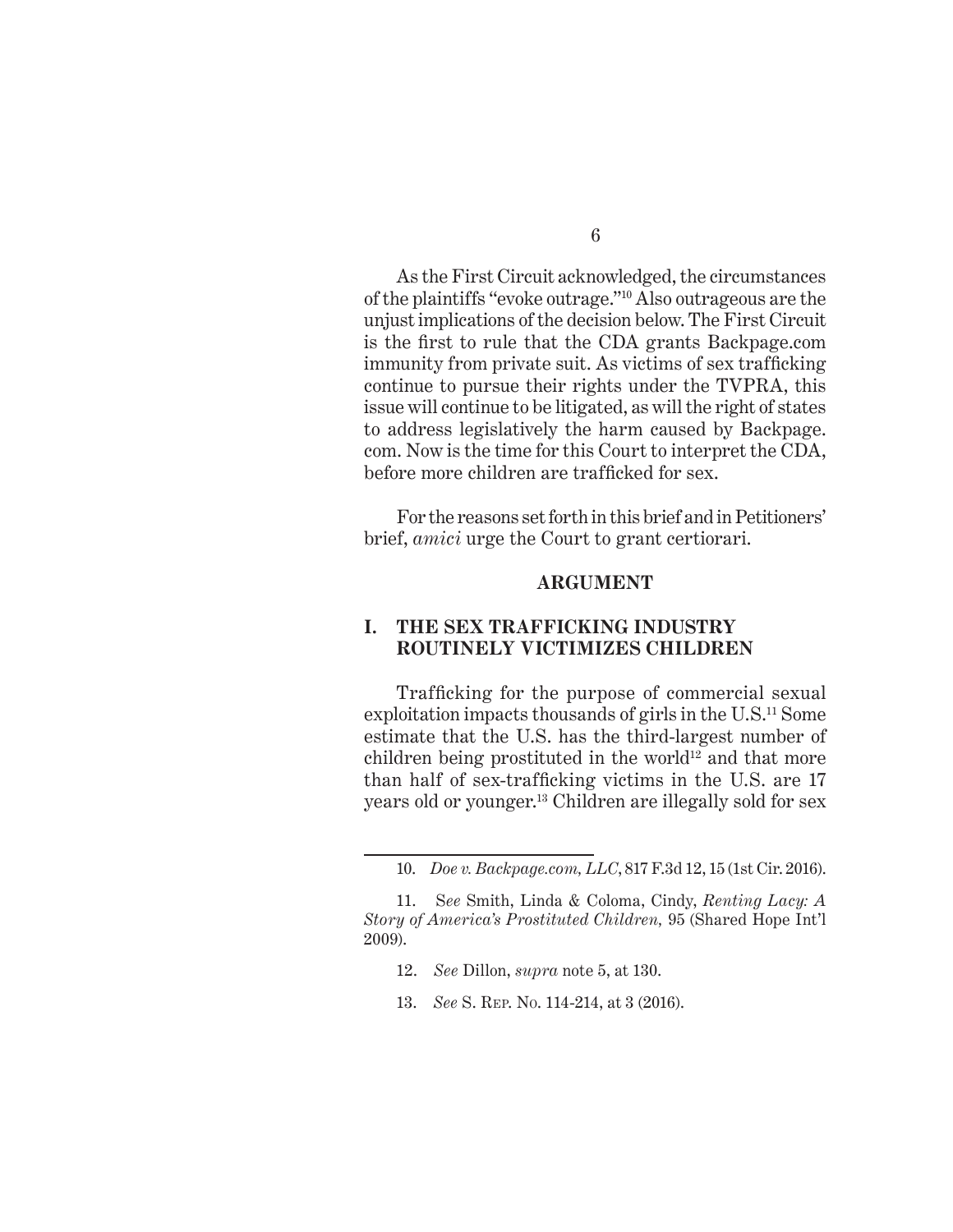throughout the country<sup>14</sup> and come from all backgrounds and are of all races.15 Females comprise the vast majority of victims.16

Children are particularly vulnerable to sex trafficking because of their lack of experience, still developing brains, economic dependence on adults, and emotional needs. They are generally not yet able to appreciate the full consequences of their actions,<sup>17</sup> making it difficult for them to distinguish between "bad" options and "good" options.18 They often do not understand how certain behavior affects their well-being, and are susceptible to negative influences and outside pressures.19 Children can be lured into sex trafficking without understanding that they are being exploited or in danger.<sup>20</sup>

17. *Roper v. Simmons*, 543 U.S. 551, 569, (2005).

18. Steinberg, Lawrence, *Risk Taking in Adolescence: New Perspectives from Brain and Behavioral Science*, 16 CURRENT DIRECTIONS IN PSYCHOL. SCI. 55, 56 (2007).

19. *See, e.g.*, *Miller v. Alabama*, 132 S. Ct. 2455, 2464 (2012).

20. *See, e.g.*, Annitto, *supra* note 7, at 13-14 ("[W]hen the pimp introduces the young girl into prostitution, she fails to recognize that she is a victim and becomes trapped.").

<sup>14.</sup> *See, e.g.*, Press Release, Polaris Project, *National Human Trafficking Hotline Takes 100,000th Call* (Jan. 27, 2014).

<sup>15.</sup> *See, e.g.*, Polaris Project, *Victims & Traffickers*.

<sup>16.</sup> *See* Charles Puzzanchera, Juvenile Arrests 2012, Juv. Offenders and Victims: National Report Series (U.S. Dep't of Justice, D.C.), Dec. 2014.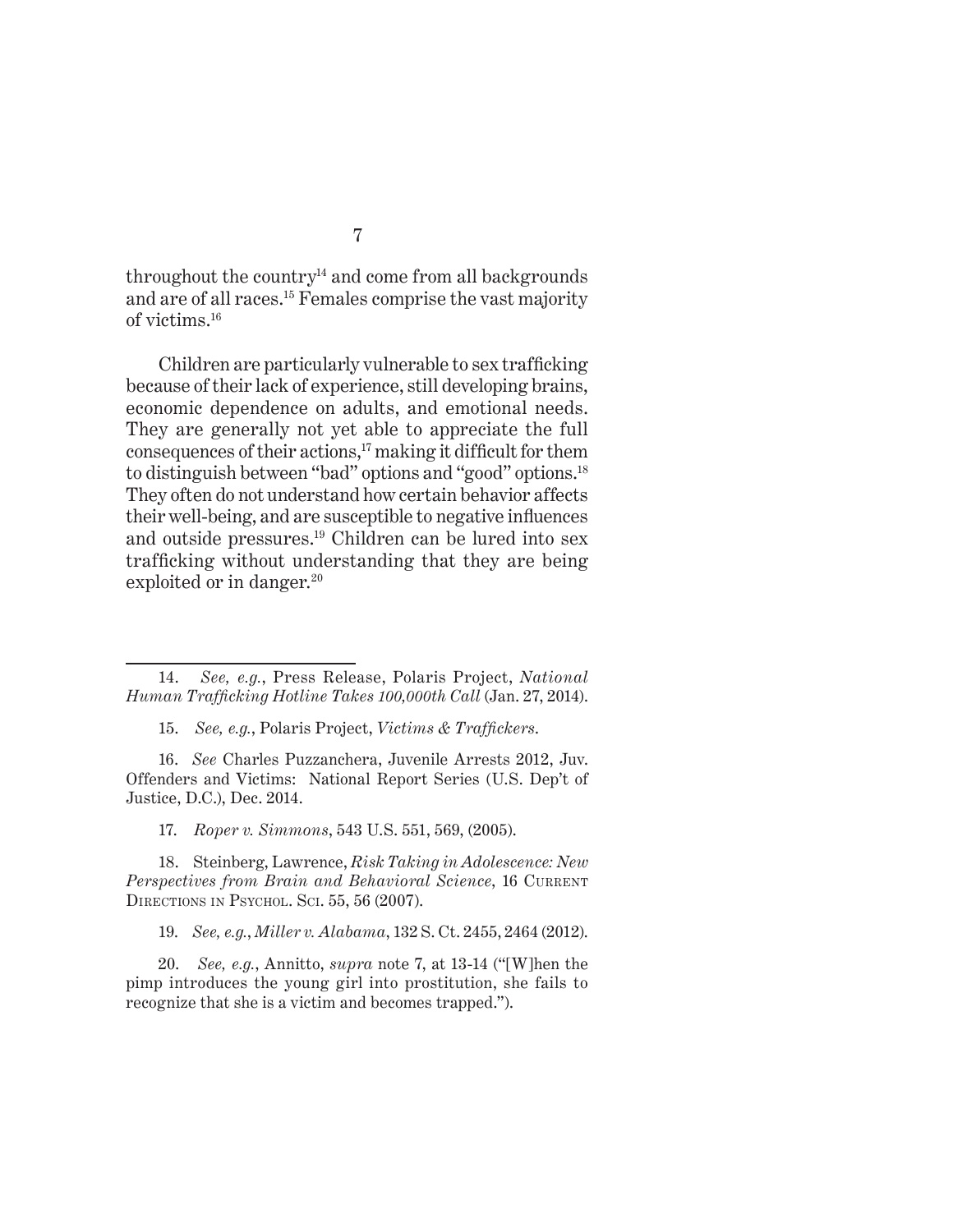Children are also vulnerable because of their dependence on adults to provide essential needs. Traffickers use this vulnerability to attract and trap children, targeting the most economically and socially vulnerable populations.21 These children likely do not have stable, trusted adults and are unaware of the services available from government or non-profit groups. $22$  The adults they turn to for help may exploit them in the commercial sex trade or otherwise. 23 Many victims believe that their trafficker is their only option for survival. $24$ 

Traffickers also take advantage of children's emotional immaturity.25 They nurture a connection with a child,

- 22. *See* Covenant House Study, *supra* note 21, at 14-15.
- 23. *See, e.g.*, *id*. at 11, 14-15.
- 24. *See, e.g.*, *id*.

<sup>21.</sup> *See United States v. Brooks*, 610 F.3d 1186, 1199-1200 (9th Cir. 2010) (adults targeted minors with "no money, no job, and . . . nowhere to live" to engage in prostitution); *In re B.W.*, 313 S.W.3d at 825-26 (children with a history of abuse and/ or neglect are most at risk of sexual exploitation); Covenant House, *Homelessness, Survival Sex and Human Trafficking: As Experienced by the Youth of Covenant House New York*, 6, 14-15, 20 (May 2013) (hereinafter "Covenant House Study"), *available at* http://www.covenanthouse.org/sites/default/files/attachments/ Covenant-House-trafficking-study.pdf (discussing the particular susceptibility of troubled youth to sex trafficking).

<sup>25.</sup> *See* Reid, Joan A., *Doors Wide Shut: Barriers to the Successful Delivery of Victim Services for Domestically Trafficked Minors in a Southern U.S. Metropolitan Area,* 20 WOMEN & CRIM. JUST. 147, 148-50, 158 (2010).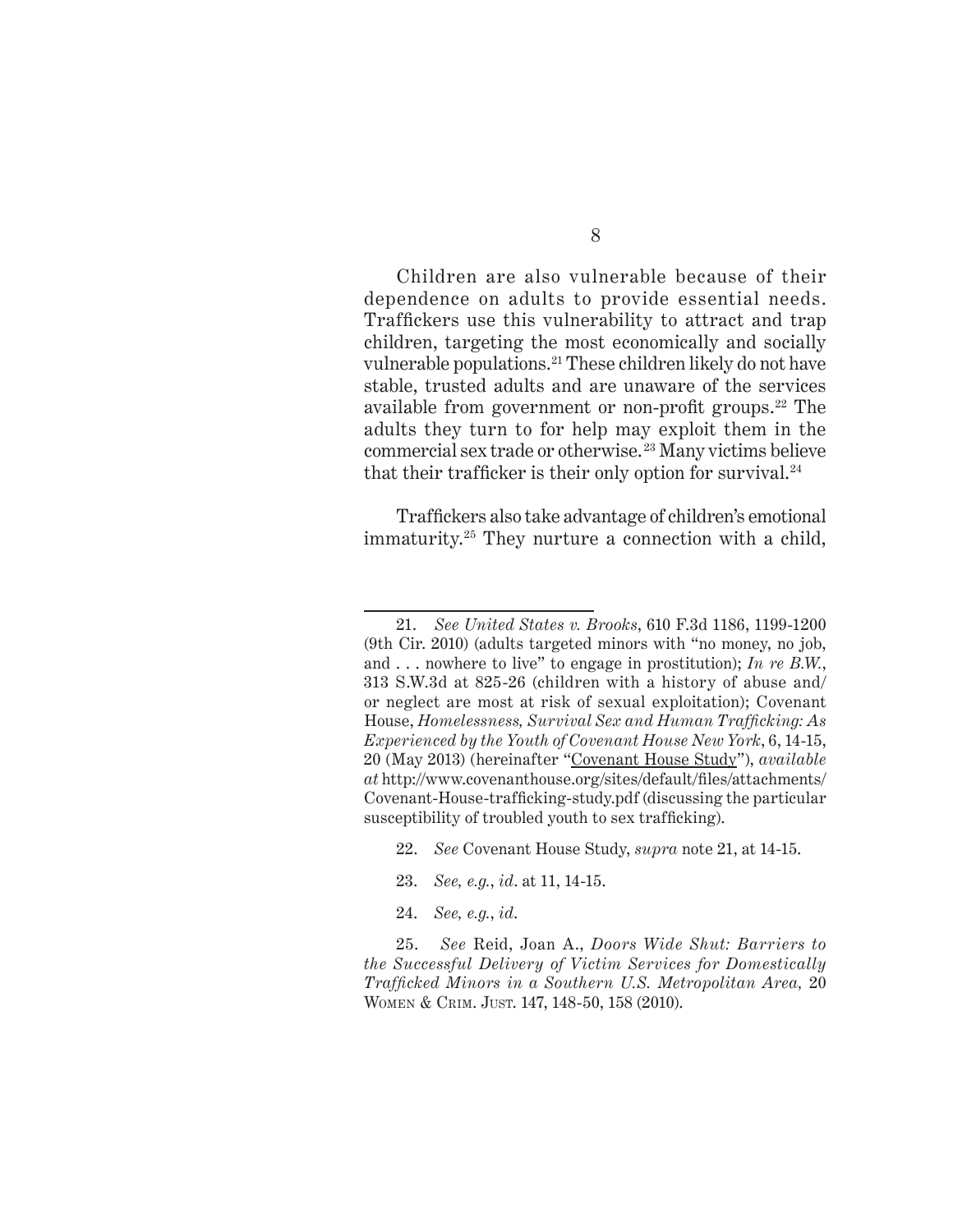acting as her lover or protector, $26$  and providing affection or affirmation.27 Children frequently display symptoms of "traumatic bonding" with their traffickers. Once the child begins to depend on a trafficker, he or she uses his or her position of trust and power to sexually exploit her.28

As a result of children's vulnerabilities, the TVPRA and numerous other laws recognize that a minor requires protection from decisions related to sexual activity.29 Under the TVPRA and most state laws, children who are prostituted are deemed victims of a "severe form of trafficking," without proof of force, fraud, or coercion.<sup>30</sup> For the same reason, the majority of states have criminalized sex between an adult and a minor, and have carved out only narrow and careful exceptions.31 Many states recognize that laws criminalizing prostitution should not apply to children because they are victims, not criminals.32

27. *See, e.g.*, Smith & Coloma, *supra* note 11, at 119-20.

28. *See id.* at 29 (trafficker exercises emotional control over children, acting as "dictator and boyfriend at the same time").

29. *See, e.g.*, DAVIS, NOY S. & TWOMBLY, JENNIFER, STATE LEGISLATOR'S HANDBOOK FOR STATUTORY RAPE ISSUES 1, 8-13 (6th) ed. 2000).

30. TVPRA § 103(8), (13).

31. *See, e.g.*, Davis & Twombly, *supra* note 29, at 1, 8-13.

32. Protected Innocence Challenge http://sharedhope.org/ wp-content/uploads/2015/09/SharedHopeStateLawSurvey\_Noncriminalizationofminors.pdf.

<sup>26.</sup> *See* Annitto, *supra* note 7, at 13; Covenant House Study, *supra* note 21, at 11.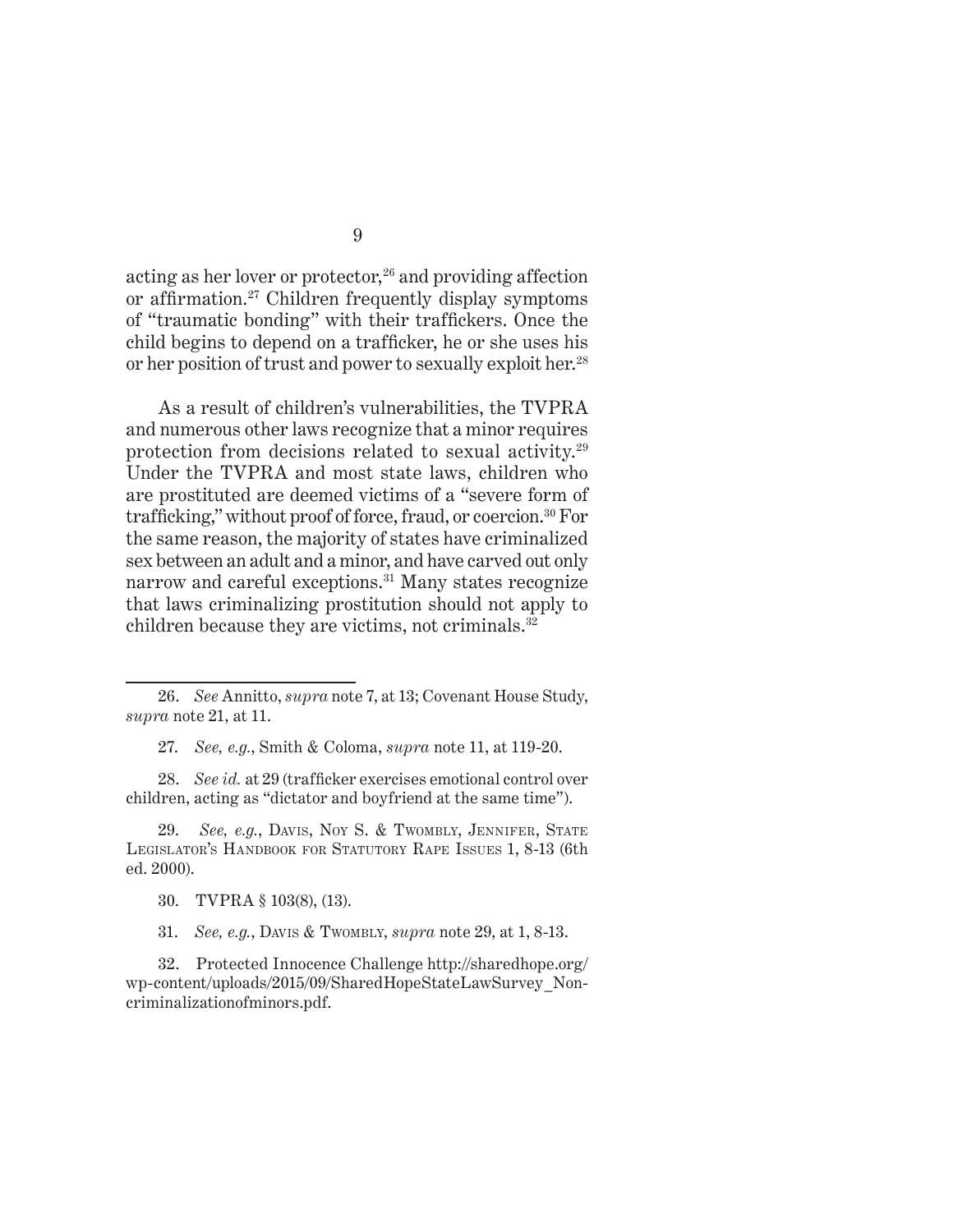The result of sex trafficking is a life of repeated rapes, the consequences of which cannot be overstated.<sup>33</sup> Most sex trafficking victims suffer from significant mental health issues, including depression, anxiety, and nightmares, and feel socially ostracized and blamed.34 Victims are susceptible to drug or alcohol addiction<sup>35</sup> and often suffer from severe weight loss, malnutrition, and eating disorders.<sup>36</sup>

Nearly all sex trafficking victims suffer physical injuries.37 Traffickers use "beatings, burnings, cuttings, gang rape, and sodomy" as means of controlling their victims,38 and victims are subject to the whims—sometimes

35. *See, e.g.*, Lederer *et al.*, *supra* note 34, at 75-76; *The Prostitution of Children*, U.S. Dept. of Just., (hereinafter "Prostitution of Children").

36. 2013 TIP Report, *supra* note 33, at 31; Lederer *et al.*, *supra* note 34, at 68, 71-74, 79.

37. *See, e.g.*, Melissa Farley, *Prostitution, Trafficking, and Cultural Amnesia: What We Must Not Know in Order to Keep the Business of Sexual Exploitation Running Smoothly*, 18 Yale J.L. & Feminism 109, 112- 17 (2006).

38. *See* Geist, Darren, *Finding Safe Harbor: Protection, Prosecution, and State Strategies to Address Prostituted Minors,* 

<sup>33.</sup> *See* U.S. Department of State, Trafficking in Persons Report (June 2013) (hereinafter "2013 TIP Report"), at 31.

<sup>34.</sup> *See* Lederer, Laura J. *et al.*, *The Health Consequences of Sex Trafficking and Their Implications for Identifying Victims in Healthcare Facilities*, 23 Annals Health L. 61, 62, 70 (Winter 2014); Smith, Linda A. *et al.*, *The National Report on Domestic Minor Sex Trafficking: America's Prostituted Children*, Shared Hope, 41-42 (May 2009).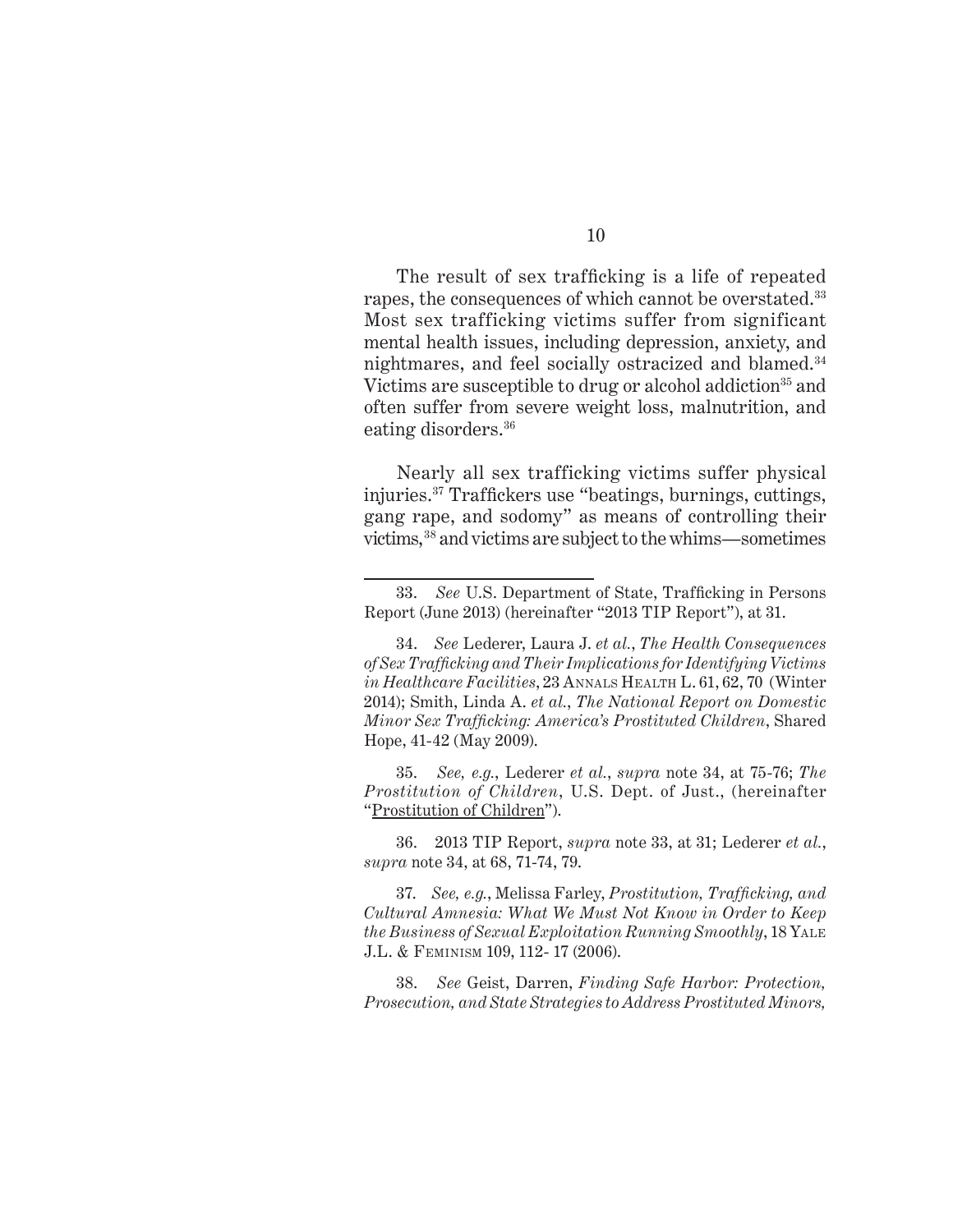extraordinarily violent—of those who purchase them.<sup>39</sup> The victims also have an increased risk of contracting serious diseases and an increased risk of reproductive issues.40

These consequences affect almost all victims of sex trafficking, but they are even more pronounced for children.41 Not surprisingly, given the multifaceted trauma inflicted by sex trafficking, victims have an extraordinarily high rate of attempted suicide and post-traumatic stress disorder.42

#### **II. backpage.comfacilitatesandpromotes the victimization of children**

The sex trafficking of children in America depends on traffickers' ability to consistently reach customers to whom to sell their wares. In the past 20 years the Internet has provided traffickers and sex buyers with a remarkably easy and cost-effective way to sell and purchase children,

39. *See* Geist*, supra* note 38, at 76-77.

40. *See* TVPA §102(b)(11); 2013 TIP Report, *supra* note 33, at 31; Lederer, *supra* note 34, at 68, 71-74, 79.

41. *See* Alexander, Mary P. *et al*., *Community and Mental Health Support of Juvenile Victims of Prostitution*, 1 MED., LEGAL, & Soc. Sci. Aspects of Child Sexual Exploitation 397, 397-98 (2005); 2013 TIP Report, *supra* note 33, at 31.

42. *See* Lederer *et al.*, *supra* note 34, at 70; Farley, Melissa & Barkan, Howard, *Prostitution, Violence, and Posttraumatic Stress Disorder,* 27(3) Women & Health 37-49 (1998).

<sup>4</sup> Leg. & Pol'y Brief 67, 75-76 (2012); *see also* Prostitution of Children, *supra* note 35.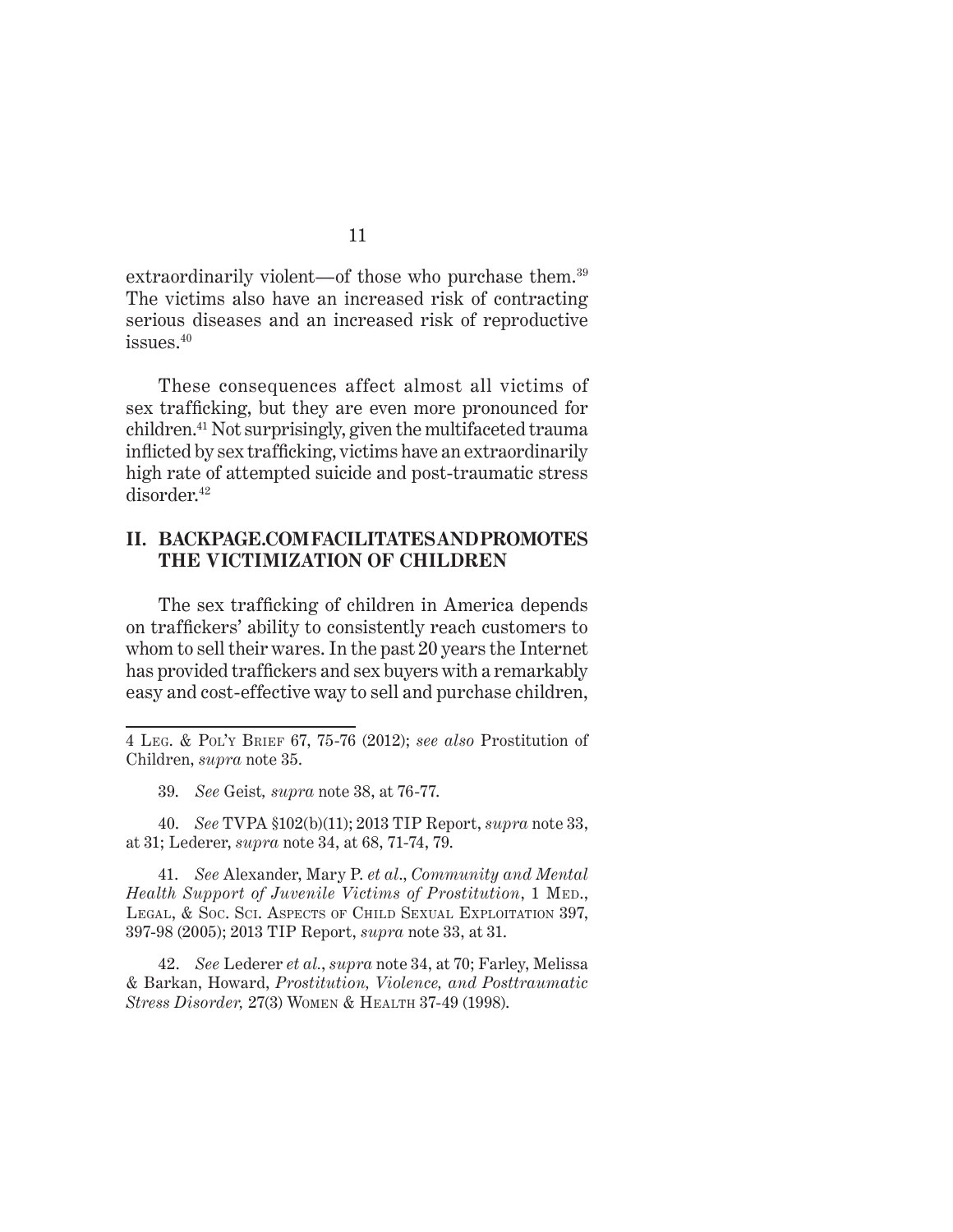opening up new and expanded markets for the commercial sex industry.<sup>43</sup>

The commercial sex trade was once a low-tech criminal enterprise, involving face-to-face interactions.44 The growing use of the Internet has had a substantial impact on the commercialized sex trade, transforming the characteristics of child sex trafficking.45 The Internet allows traffickers and buyers to remain anonymous, which substantially diminishes the risk of detection and prosecution.<sup>46</sup> The "anonymity and accessibility" of Backpage.com create the "perfect storm for the proliferation of sex trafficking."47 In the last five years, the National Center for Missing and Exploited Children ("NCMEC") reported an 846% increase in reports of suspected child sex trafficking" to its tip line—an increase NCMEC believes is directly correlated to the use of the Internet to sell children for sex.48

44. *See* Farley, Melissa *et al.*, *Online Prostitution and Trafficking*, 77 Alb. L. Rev. 1039, 1042–43 (2014).

45. Leary, Mary Graw, *Fighting Fire with Fire: Technology in Child Sex Trafficking*, 21 DUKE J. GENDER L. & Pol'y 289, 307 (2014).

46. *See* Dank *et al.*, *supra* note 3, at 129.

47. Shared Hope, *Memorandum: Facilitation of Domestic Minor Sex Trafficking*, 1 (Sept. 9, 2013).

48. *See* Testimony of Yiota G. Souras, Senior Vice President & General Counsel, National Center for Missing & Exploited

<sup>43.</sup> *See, e.g.*, *Exploiting Americans on American Soil: Domestic Trafficking Exposed: Hearing on H.R. 972 Before the Comm'n on Sec. & Cooperation in Eur.*, 109th Cong. 33 (2005); Smith *et al.*, *supra* note 34, at 17 ("the accessibility to commercial sex markets on the Internet is staggering").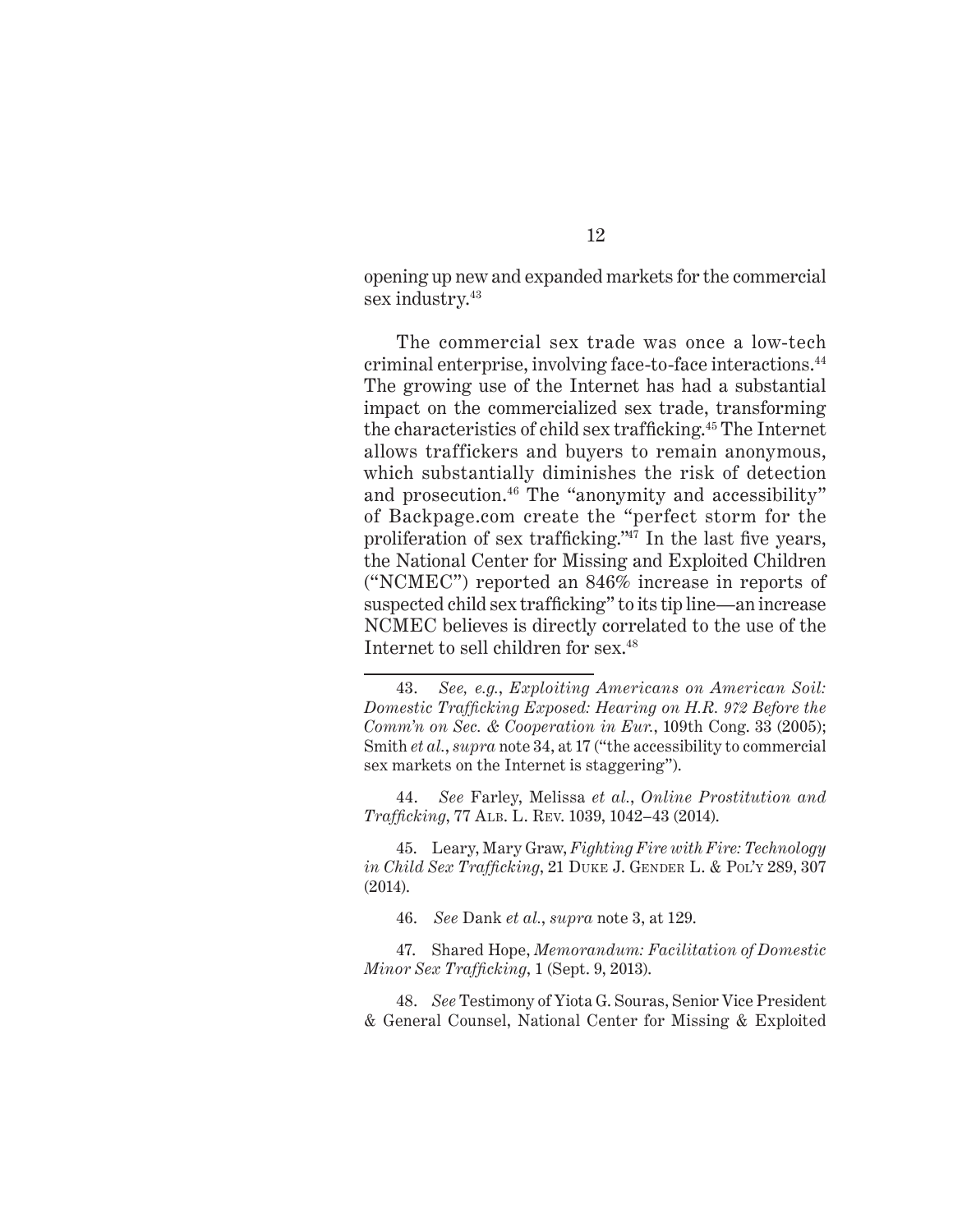Perpetrators of child sex trafficking use and rely on the Internet to identify, recruit, and market children. As a result, the primary "marketplace" for the sale of children has become online advertising.<sup>49</sup> Advertising sites "provide traffickers with a quick, easy, user-friendly platform" that grants them a ready market wherever they travel to traffic their victims.<sup>50</sup> It is now the case that the vast majority of prostitution solicitations take place online.51 Police in one metropolitan area estimated that 90% of the city's prostitution marketing was conducted online between 2009 and 2011.52 Today, three out of every four child sex-trafficking cases processed in federal courts involve the use of technology.53

Backpage.com has the notorious distinction of being the "leader in prostitution advertising online." 54 After

51. *See* Farley *et al.*, *supra* note 44, at 1043.

52. Douglas Dowty, *Syracuse Police Charge 36 in Prostitution Sting Originating on Internet*, Syracuse.com (Dec. 7, 2012, 12:18 PM), http://www.syracuse.com/news/index.  $ssf/2011/04$ /syracuse police charge 36 in p.html.

53. Leary, *supra* note 45, at 302.

54. DeLateur, Monica J., *From Craigslist to Backpage.com: Conspiracy As A Strategy to Prosecute Third-Party Websites for Sex Trafficking*, 56 Santa Clara L. Rev. 531, 539-541 (2016) (describing how Backpage.com "largely replaced" Craigslist's role in online prostitution advertising).

Children, before S. Permanent Subcomm. on Investigations, at 2 (Nov. 19, 2015) (hereinafter "Souras Testimony").

<sup>49.</sup> Leary, *supra* note 45, at 308.

<sup>50.</sup> *See* Souras Testimony, *supra* note 48, at 2.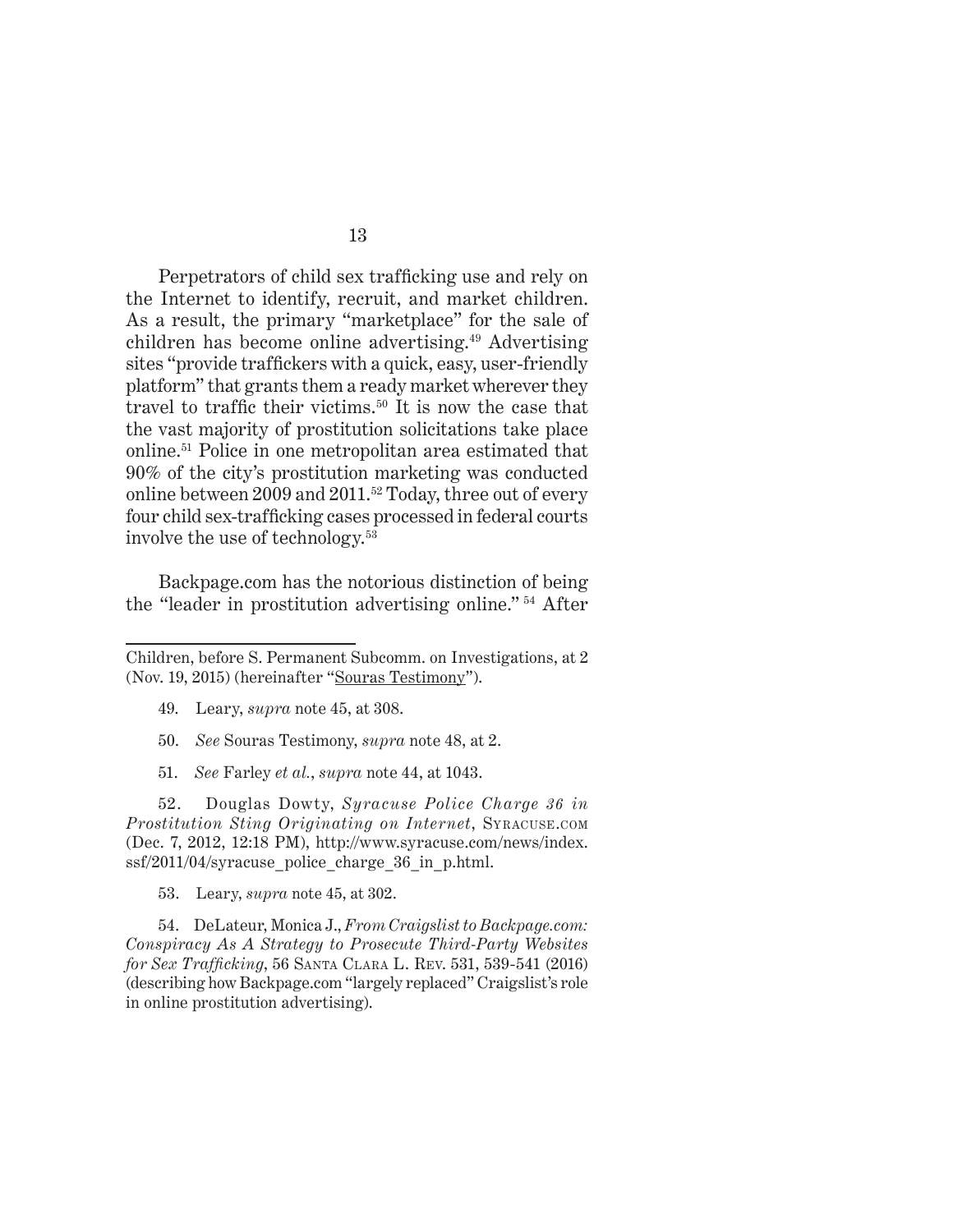Craigslist shut down its "adult services" section in 2010,55 Backpage.com acquired a huge portion of the online prostitution business and is now the nation's leading publisher of online prostitution advertising.56 Backpage. com's adult section carries ads in 400 cities in the U.S.<sup>57</sup>

Sex traffickers regularly use the "adult" section of Backpage.com as their primary method to solicit customers for sex with children.58 Backpage.com has acknowledged that at least 400 advertisements a month in its "adult services" section potentially involve minors although the actual number is likely much higher.59 One study found that 72% of child victims in the care of service providers were bought and sold for sex online and 53% of those child victims reported being trafficked on Backpage.com.60 *Amicus* Shared Hope has found that "[s]ervice providers working with sex-trafficking victims have reported that between 80% and 100% of their clients

57. *See* AIMGroup, *supra* note 56.

58. *See generally, id*.

59. S. Res. 439, 112th Cong. (2012). The company leaves the advertisements on its website. *See* Deborah Feyerick & Sheila Steffen, *A Lurid Journey Through Backpage.com,* CNN (May 10, 2012).

60. Shared Hope, *supra* note 47.

<sup>55.</sup> Suarez, Paul*, Craigslist Adult Services Shut Down*, PCWorld (Sept. 5. 2010).

<sup>56.</sup> *See* Souras Testimony, *supra* note 48, at 2; *see also* AIMGroup, *Online prostitution-ad revenue crosses Craigslist benchmark* (2013), *available at* http://aimgroup.com/2013/07/10/ online-prostitution-ad-revenue-crosses-craigslist-benchmark/.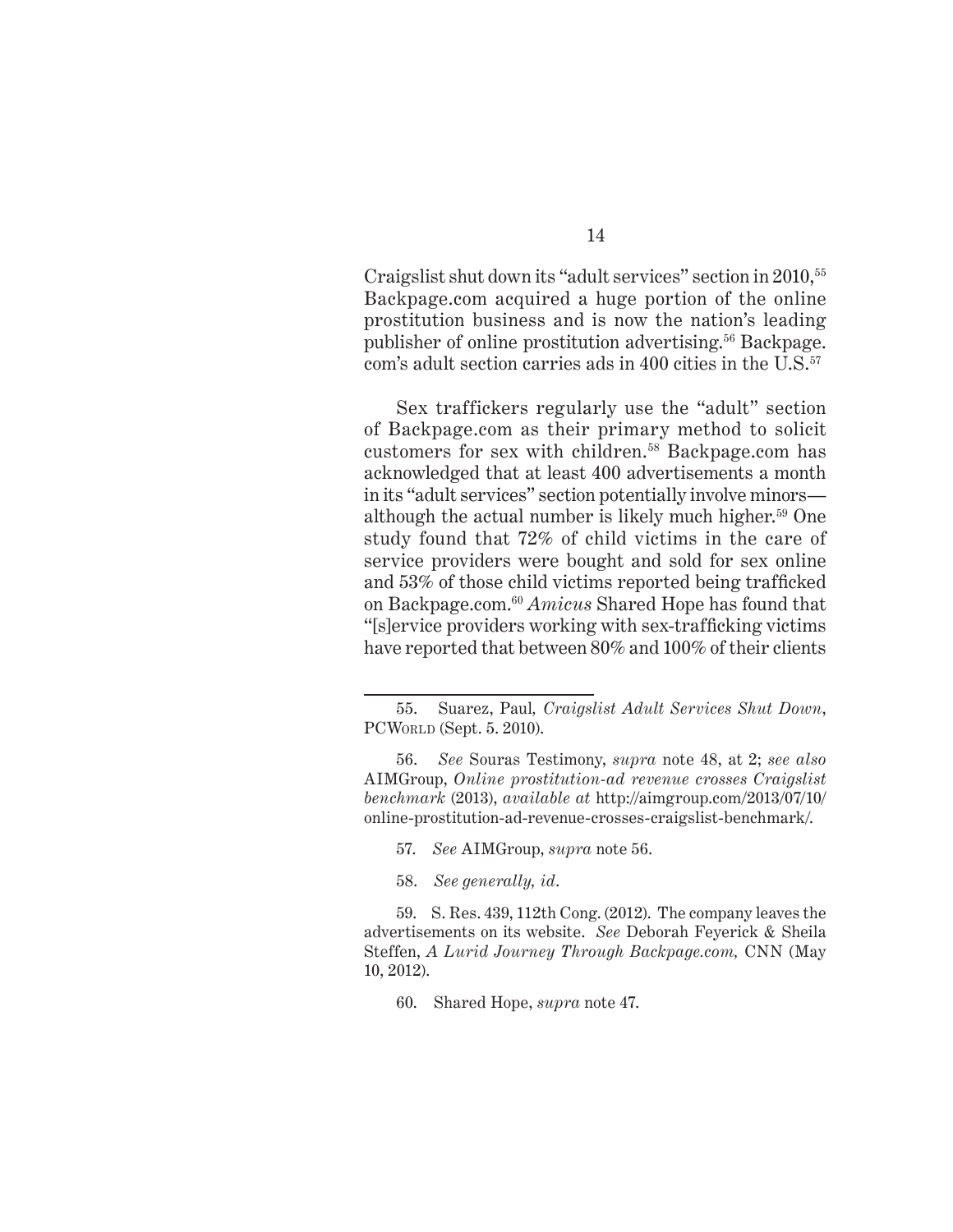have been bought and sold on Backpage.com."61 Shared Hope has catalogued more than 400 reported cases of children being trafficked using Backpage.com across 47 States.<sup>62</sup> NCMEC has found that Backpage.com is linked to 71% of all suspected child sex-trafficking reports it receives through its CyberTipline.<sup>63</sup>

The widespread use of Backpage.com as an essential component of sex trafficking violations is evident from the large number of criminal prosecutions by the U.S. Department of Justice for sex trafficking in which Backpage.com is featured. Since December 2015, the Department of Justice has charged at least 18 sex traffickers with crimes in which Backpage.com was used to solicit customers for commercial sex with underage  $grils.<sup>64</sup>$ 

Backpage.com is well aware of this appalling use of its platform. Not only has it become accustomed to being singled out in Department of Justice press, Backpage. com has been called out by state prosecutors as a key component of the sex trafficking industry. In September 2011, the National Association of Attorneys General wrote an open letter to Backpage.com on its ongoing failure to effectively limit prostitution and sexual trafficking on

61. *Id.*

62. *Id.*

63. *See* PSI Report, *supra* note 4, at 2.

64. *See, e.g.,* Press Release, U.S. Dep't of Justice, Boise Man Pleads Guilty to Sex Trafficking of Children (Aug. 16, 2016), https://www.justice.gov/usao-id/pr/boise-man-pleads-guilty-sextrafficking-children (mentioning Backpage.com).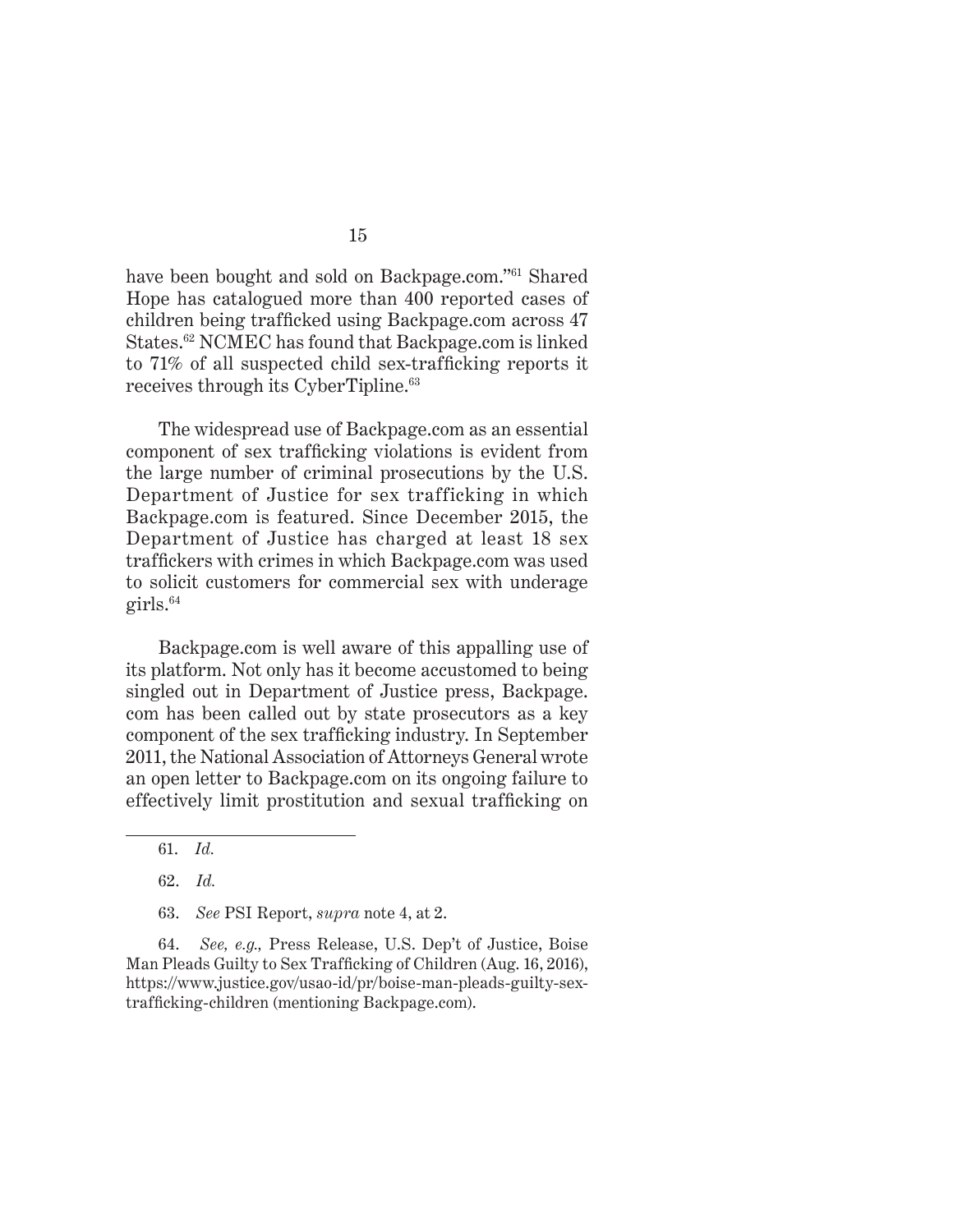its website,<sup>65</sup> asking Backpage.com to follow the lead of Craigslist. Backpage.com declined, and has successfully challenged state laws outlawing advertising commercial sexual abuse of a minor.<sup>66</sup>

Backpage.com employs practices that make it very easy for sex traffickers to use the site without detection or fear of prosecution.<sup>67</sup> Traffickers post ads in the "escorts" section of Backpage.com with sexually suggestive photographs of children, their faces blurred to hide some evidence of their youth. Metadata is stripped from the photos, hindering identification of a child who has been reported missing.68 Phone numbers and email addresses are also removed, further frustrating pursuit of the sex trafficker by law enforcement.<sup>69</sup> Backpage.com also does not preserve information such as IP addresses, which would help locate victims and prosecute traffickers.<sup>70</sup>

When posting ads on Backpage.com, traffickers use common code words like "young," "new to town," and

- 67. *See* Souras Testimony, *supra* note 48, at 5-9.
- 68. S*ee* PSI Report, *supra* note 4, at 77.

69. *Human Trafficking Investigation*: *Hearing Before the S. Permanent Subcomm. on Investigations of the S. Comm. on Homeland Sec. and Governmental Affairs*, 114th Cong. 22 (2015) (hereinafter "Subcomm. Hearing").

70. *Id.* at 17.

<sup>65.</sup> Letter from the National Association of Attorneys General to Samuel Fifer, dated Aug. 31, 2011, at 1.

<sup>66.</sup> *See, e.g., Backpage.com, LLC v. Cooper*, 939 F. Supp. 2d 805 (M.D. Tenn. 2013).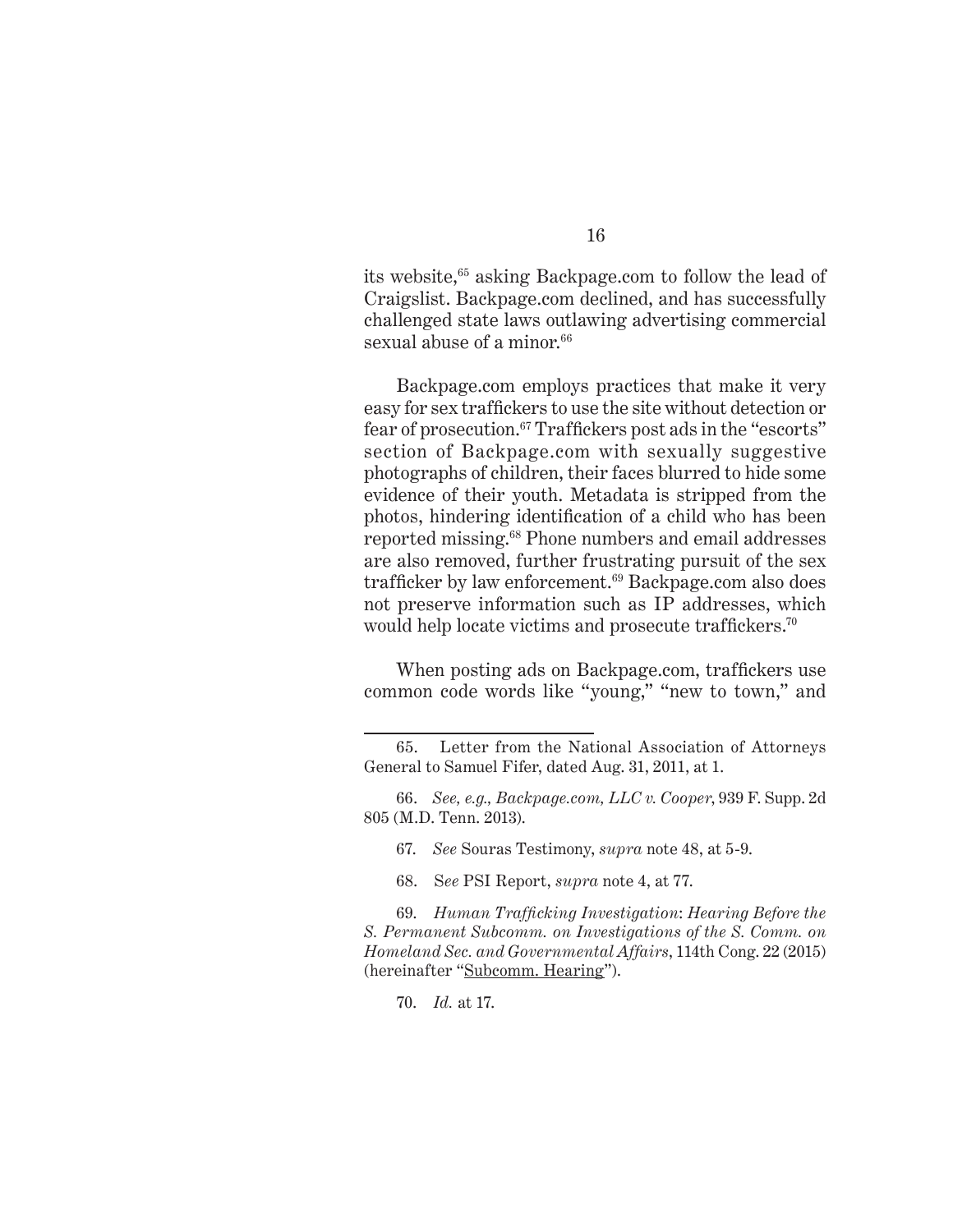"fresh" to attract those looking to purchase sex with children."71 When phrases explicitly linked to sexual acts are used, Backpage.com merely deletes the phrases, rather than disallowing the advertisement.<sup>72</sup>

The identities of persons posting ads on the "adults" page are not verified.Remarkably, Backpage.com has more stringent rules to post an ad to sell a pet, a motorcycle, or a boat,73 which require a verified phone number. There is also no mechanism in place for verifying the age of persons pictured in the "adults" section. If a user records an age as less than 18, the ad will be rejected with the message, "Oops! Sorry, the ad poster must be over 18 years of age." The user can then enter a new age greater than 18 without submitting any additional information.<sup>74</sup>

Backpage.com has been richly rewarded for its facilitation of sex trafficking. According to one industry analysis in 2013, \$8 out of every \$10 spent on online commercial sex advertising in the United States goes to Backpage.com.75 While Backpage.com is privately owned and does not disclose its finances, the Senate's Permanent Subcommittee on Investigations ("PSI") calculated that Backpage.com earned revenues of \$135 million in 2014,<sup>76</sup>

- 73. *See* Souras Testimony, *supra* note 48, at 8.
- 74. *See* PSI Report, *supra* note 4, at 13.
- 75. Subcomm. Hearing, *supra* note 69, at 1-2.
- 76. *See id.*, at 2; *see* PSI Report*, supra* note 4, at 25-26.

<sup>71.</sup> *See* Gerhart*,* Ann, *Sex-trafficking Opponents Fight Craigslist's 'Adult Services' Ads*, Wash. Post (Aug. 7, 2010).

<sup>72.</sup> *See* PSI Report, *supra* note 4, at 19-20.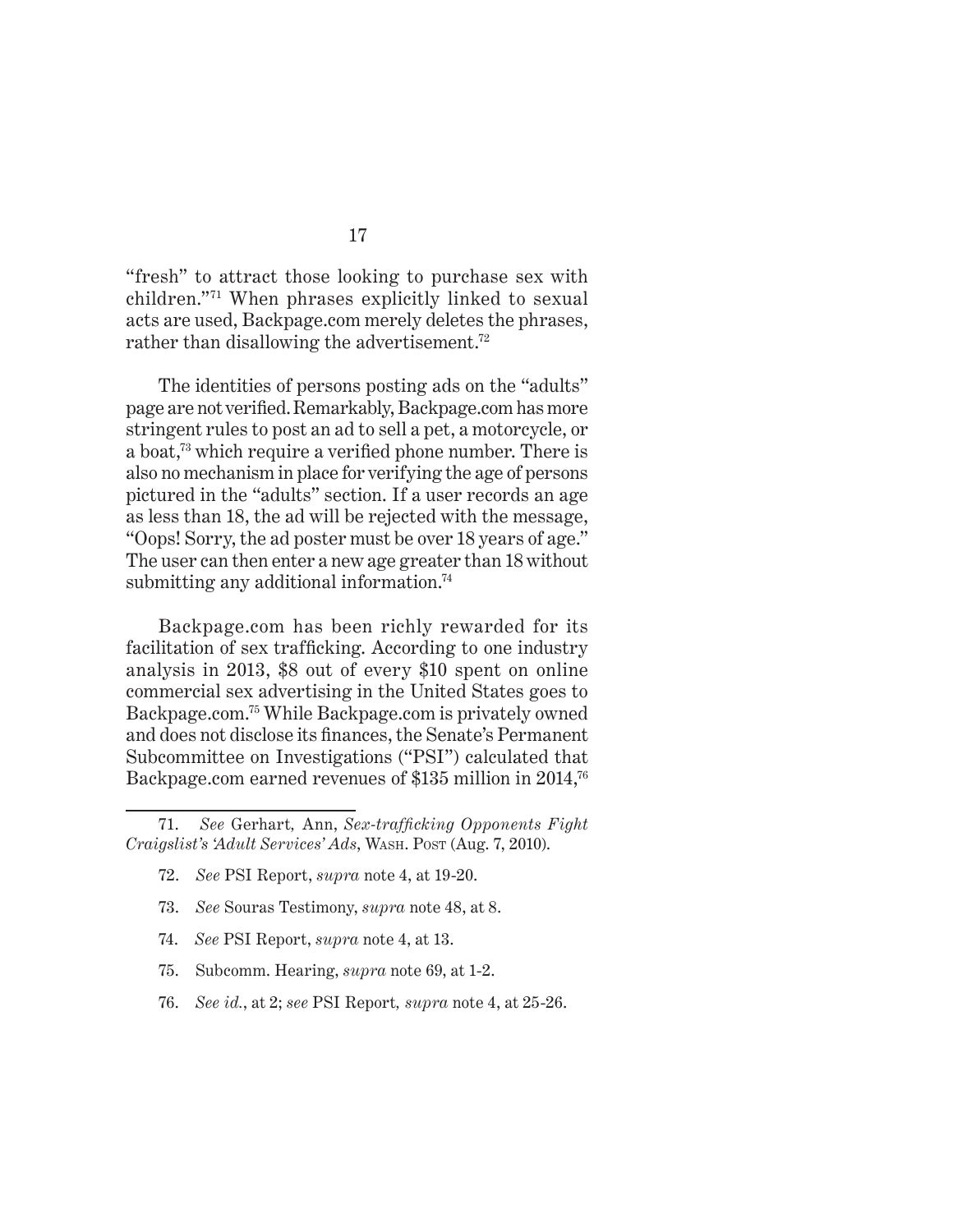and was expected to net more than \$153 million in 2015.77 Nearly all of these revenues are profit.<sup>78</sup>

### **III. Congresshasprovided SEX TRAFFICKING VICTIMS WITH a Private Right of Action to "Enforce" the TVPRA THAT IS NOT BARRED BY The CDA**

#### **A. Congress has Specifically Sought to Prevent Backpage.com's Sex Trafficking**

In December 2012, the U.S. Senate unanimously adopted a resolution expressing "the sense of the Senate" that Backpage.com should eliminate its "adult entertainment" section.79 In calling for Backpage.com to terminate "the website's rampant facilitation of online sex trafficking," the Senate noted that the CDA does "not preclude a service provider from voluntarily removing a portion of a website known to facilitate the sexual exploitation of minors in order to protect children in the United States."80

Backpage.com has used the CDA to impede an investigation of its business practices by the PSI. In April 2015, the PSI began an investigation on sex trafficking via the Internet, which focuses on Backpage.com.<sup>81</sup> The

- 79. S. Res. 439, 112th Cong. (2012).
- 80. *Id*.
- 81. *See* PSI Report, *supra* note 4, at 10.

<sup>77.</sup> *See* Subcomm. Hearing, *supra* note 69, at 5.

<sup>78.</sup> *See* PSI Report*, supra* note 4, at 26.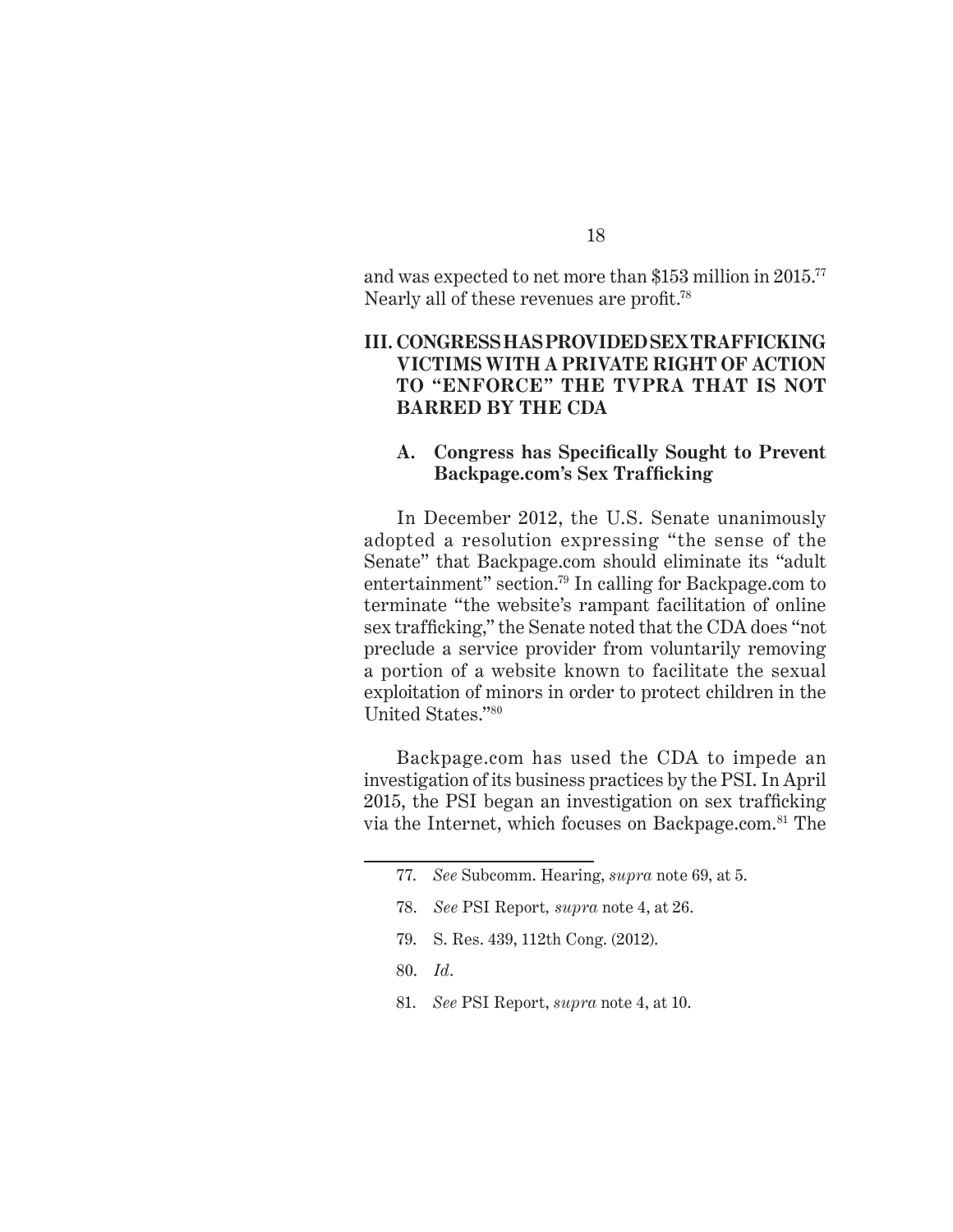Subcommittee subpoenaed information on Backpage.com's process for "moderating" its ads. Backpage.com resisted producing documents in response to a subpoena issued in October 2015, relying, in part, on the CDA.82 This Court recently denied Backpage.com's request for a stay of the Senate's contempt action.<sup>83</sup>

This Court did not countenance Backpage.com's use of the CDA as a shield in the Senate's subpoena enforcement proceeding, and it should not do so here. Amici respectfully submit that this Court should grant *certiorari* in this case so that victims of sex trafficking, including plaintiffs and children currently trafficked on Backpage.com, can seek justice through the private right of action Congress provided to them in the TVPRA.

### **B. Congress Gave Victims of Sex Trafficking a Private Right of Action**

The Trafficking Victims Protection Act of 200084 had three goals: to combat trafficking in persons; to ensure just and effective punishment of traffickers; and to protect their victims.85 The numerous statutory means to achieve these goals included providing new definitions of

83. *Ferrer v. Senate Subcomm. on Investigations*, No. 16A236 (U.S. Sept. 13, 2016) (order denying application for stay).

84. Pub. L. No. 106-386, 114 Stat. 1466.

85. *See* TVPA § 102(a); U.S. Dep't of State, The 3Ps: PREVENTION, PROTECTION, PROSECUTION (June 30, 2016).

<sup>82.</sup> *See id.* at App. 14.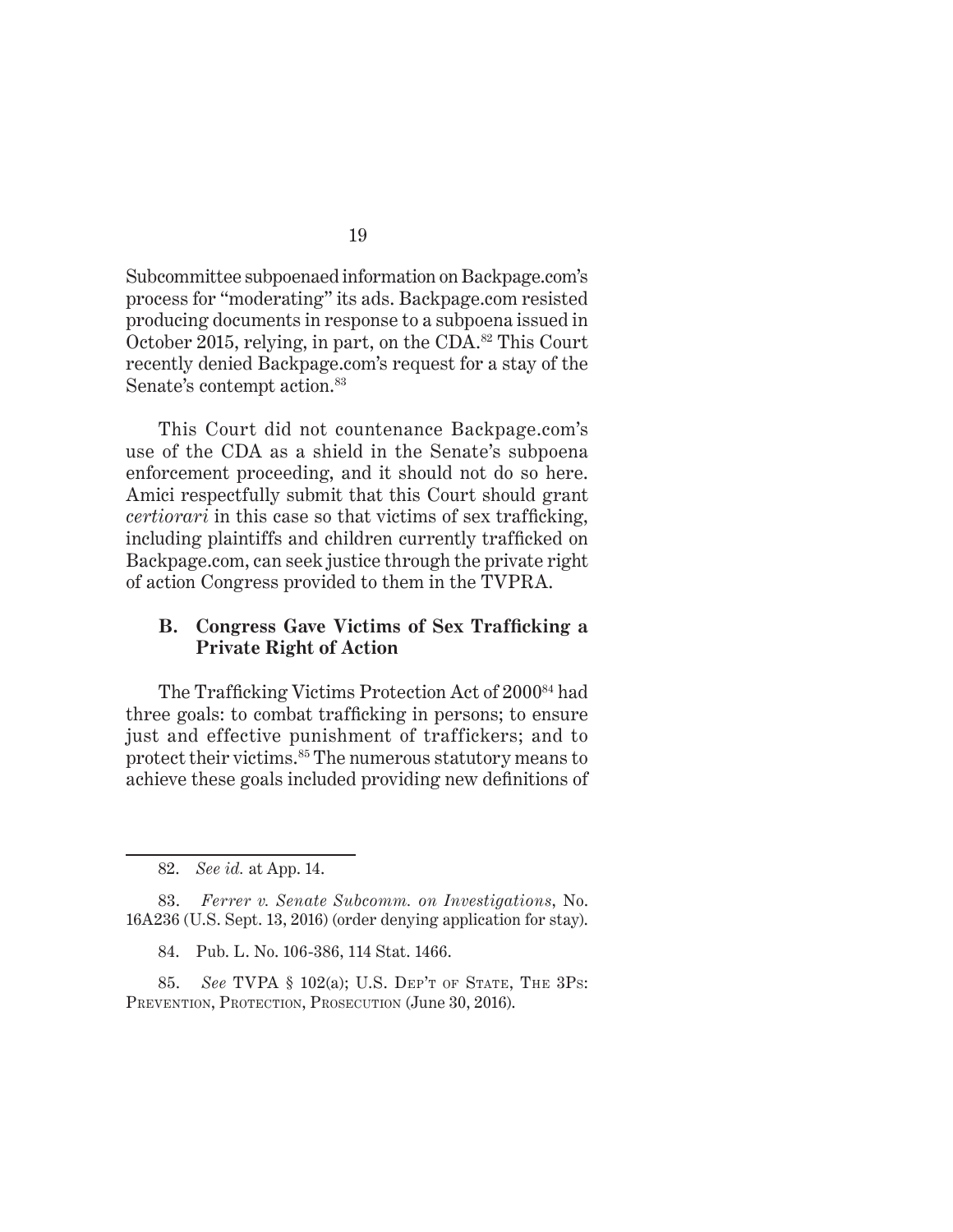trafficking<sup>86</sup> and criminalizing its various forms.<sup>87</sup> These provisions did not include a private right of action for victims, who would recover under the initial legislation only by receiving restitution in any criminal case against the sex traffickers themselves.

While urgent violations of human rights had motivated the legislation,<sup>88</sup> it was acknowledged at the time that the compromise bill that became law would not effectively end trafficking.89 The Congressional Budget Office opined that the newly defined crimes would not increase federal costs for law enforcement significantly "because of the relatively small number of cases likely to be involved."90 The prediction proved accurate. From 2001 through 2004, the Justice Department filed 60 cases, convicting 118 defendants. Meanwhile, the State Department estimated that 58,000 to 70,000 individuals were trafficked into the United States each year.<sup>91</sup>

88. *Trafficking of Women and Children in the International Sex Trade*: *Hearing Before the Subcomm. on Internal Operations and Human Rights of the H. Comm. on Int'l Relations,* 106th Cong. 6 (1999) (statement of Rep. Chris Smith).

89. Democrats found the bill to be a "modest improvement over current law," but believed that the committee "falls well short of the protections it could have provided to the victims of these horrific acts . . . . " H.R. REP. No. 106-487, pt. 2, at 40 (2000).

90. *Id.* at 23.

91. Note, *Remedying the Injustices of Human Trafficking through Tort Law*, 119 Harv. L. Rev. 2574, 2583 (2006).

<sup>86.</sup> *See* TVPA § 103.

<sup>87.</sup> *See* TVPA § 112(a).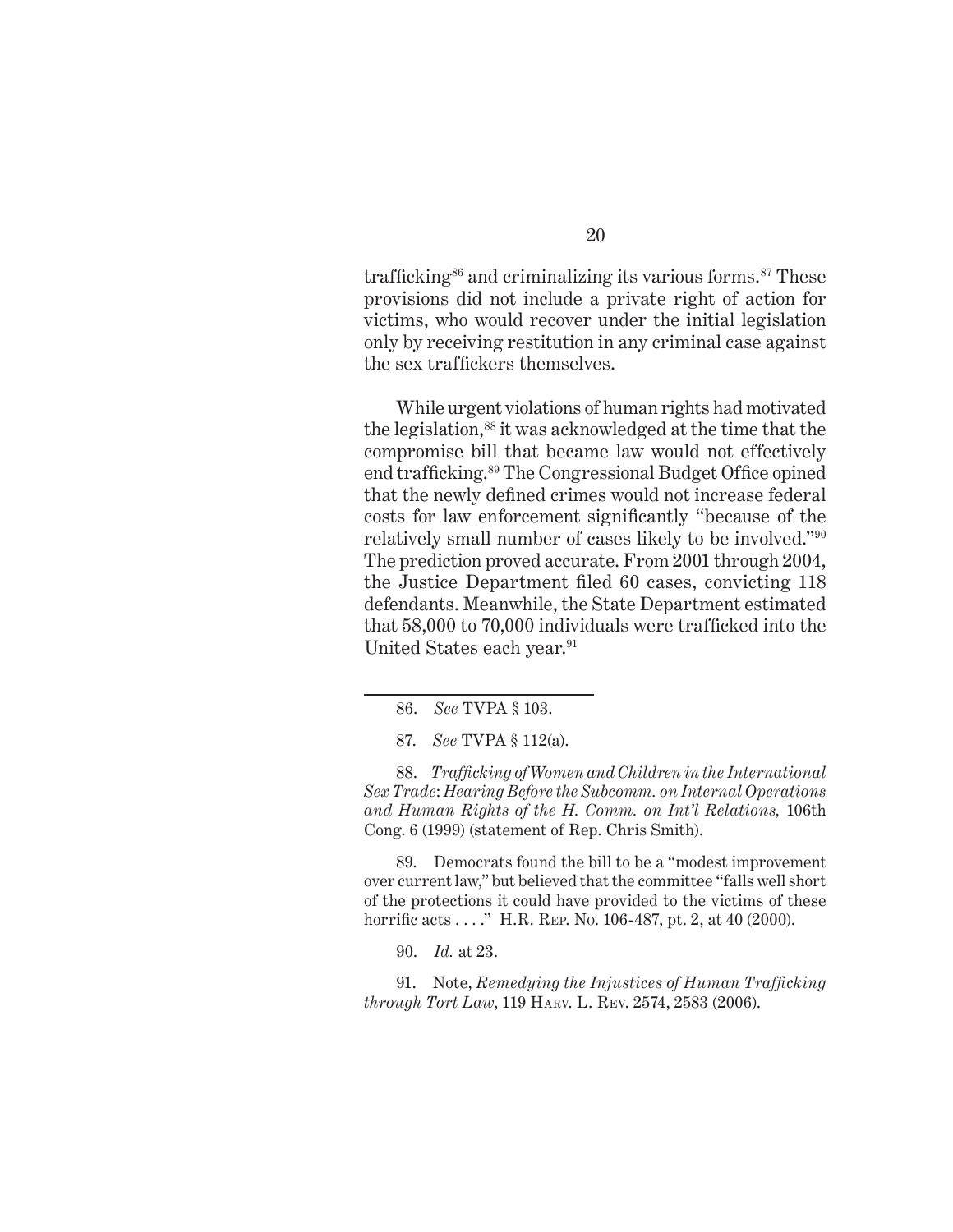After passage of the TVPA, advocates for trafficked persons recognized the limitations in an exclusively criminal prosecution-based approach.92 It was obvious that there were far more trafficking victims in the United States than the number of victims identified and receiving assistance under the TVPA.93 Critics recognized that public enforcement alone was insufficient to address the complex nature of trafficking cases and the overall trafficking industry.94 Private civil actions were promoted as one means for deterring trafficking.<sup>95</sup>

Three years after the TVPA was enacted, Congress passed the Trafficking Victims Protection Reauthorization Act of  $2003$ ,<sup>96</sup> which, among other things, established a private right of action for victims of severe forms of trafficking in persons. Section 1595 of the TVPRA allowed an individual who was a victim of § 1591, which prohibits sex trafficking by force, fraud, or coercion and sex trafficking of children, to bring a civil action. In this

<sup>92.</sup> Kim, Kathleen & Hreshchyshyn, Kusia, *Human Trafficking Private Right of Action: Civil Rights for Trafficked Persons in the United States*, 16 HASTINGS WOMEN'S L. J. 1 (2004).

<sup>93.</sup> Nam, Jennifer S., *The Case of the Missing Case: Examining the Civil Right of Action for Human Trafficking Victims*, 107 Colum. L. Rev. 1655, 1661 (2007).

<sup>94.</sup> *See* Chacon, Jennifer M., *Misery and Myopia: Understanding the Failures of U.S. Efforts to Stop Human Trafficking*, 74 Fordham L. Rev. 2977, 3023-25 (2006).

<sup>95.</sup> Hyland, Kelly E., *Protecting Human Victims of Trafficking: An American Framework*, 16 Berkeley Women's L.J. 29, 50-51 (2001).

<sup>96.</sup> Pub. L. No. 108-193, 117 Stat. 2875.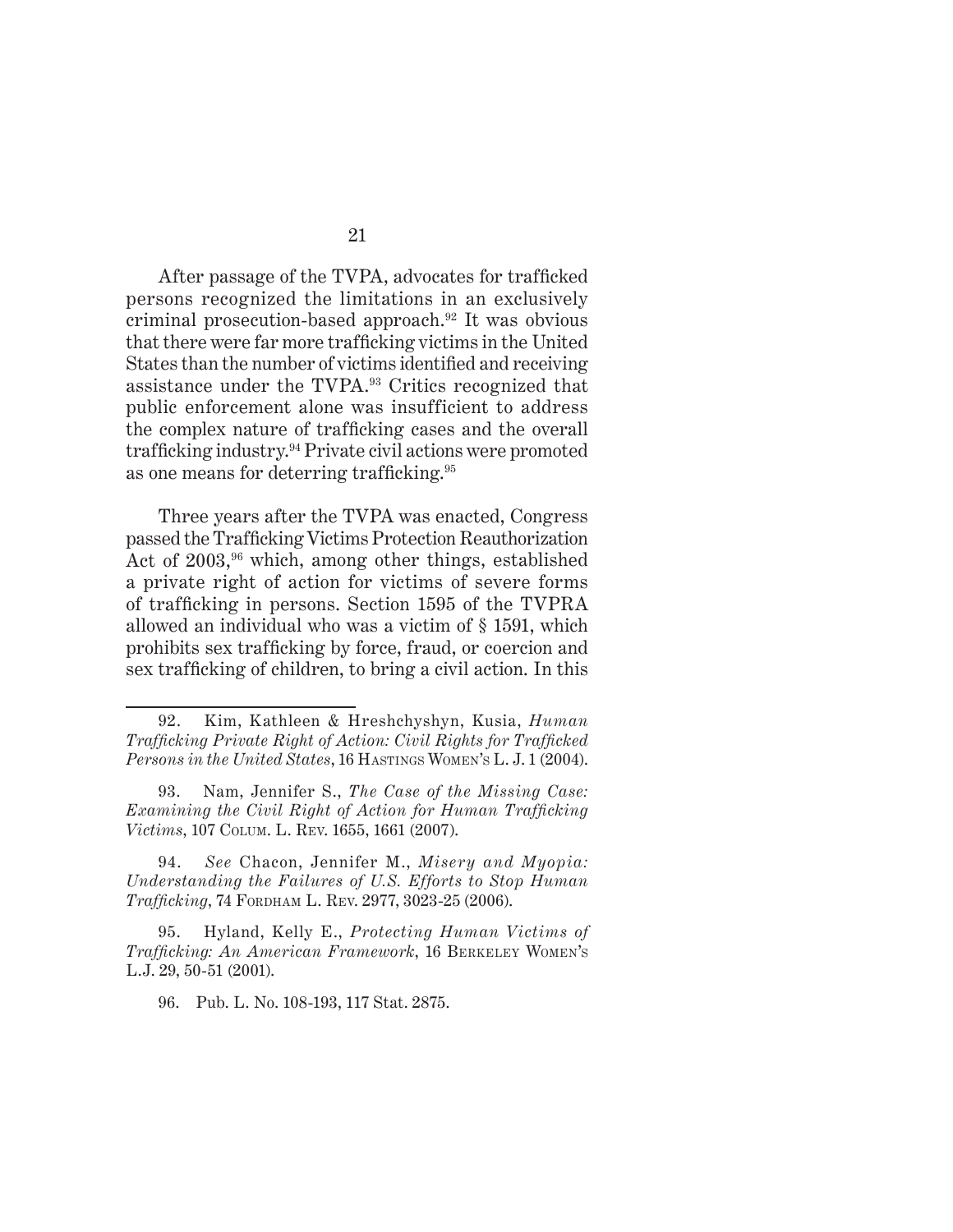early form of private civil action, plaintiffs had to prove that the defendant violated § 1591 in order to bring the action.97

This new express private right of action in TVPRA was viewed as a means for "enforcing" the rights conveyed by the TVPA. Most notably, a representative of the U.S. Attorney General referred to the proposed private right of action as "additional enforcement activity" in a letter to Congress opposing the new provision.<sup>98</sup> The private right of action granted by the TVPRA is of the same nature as other private rights of action that deputize victims to act as "private attorneys general" in order to enforce civil rights.99 Similar to private civil actions pursuant to Title VII, or § 1983 of the Civil Rights Act, a TVPRA action for damages is more than a private tort suit benefitting only the individual plaintiffs whose rights were violated.100 As recognized in *City of Riverside v. Rivera*, 477 U.S. 561, 574 (1986), a civil rights plaintiff seeks to vindicate important civil and constitutional rights that cannot be valued solely in monetary terms. Thus, like other private actions that enforce criminal laws, the TVPRA authorizes attorney

98. H.R. Rep. No. 108-264, pt. 2, at 16 (2003).

99. Kim, Kathleen, *The Trafficked Worker as Private Attorney General: A Model for Enforcing the Civil Rights of Undocumented Works*, 2009 U. Chi. Legal F247 (2009); Rubenstein, William, *On What a "Private Attorney General" Is—And Why it Matters*, 57 VAND. L. REV. 2127, 2146 (2004).

100. *See* Karlan, Pamela S., *Disarming the Private Attorney General*, 2003 U. ILL. L. REV. 183, 200 (2003).

<sup>97.</sup> *See* Nam, *supra* note 93, at 1673, 1668 n.81 ("The legislative reports accompanying the 2003 TVPRA are in fact devoid of any insight into Congress's intentions or expectations in creating the civil remedy.").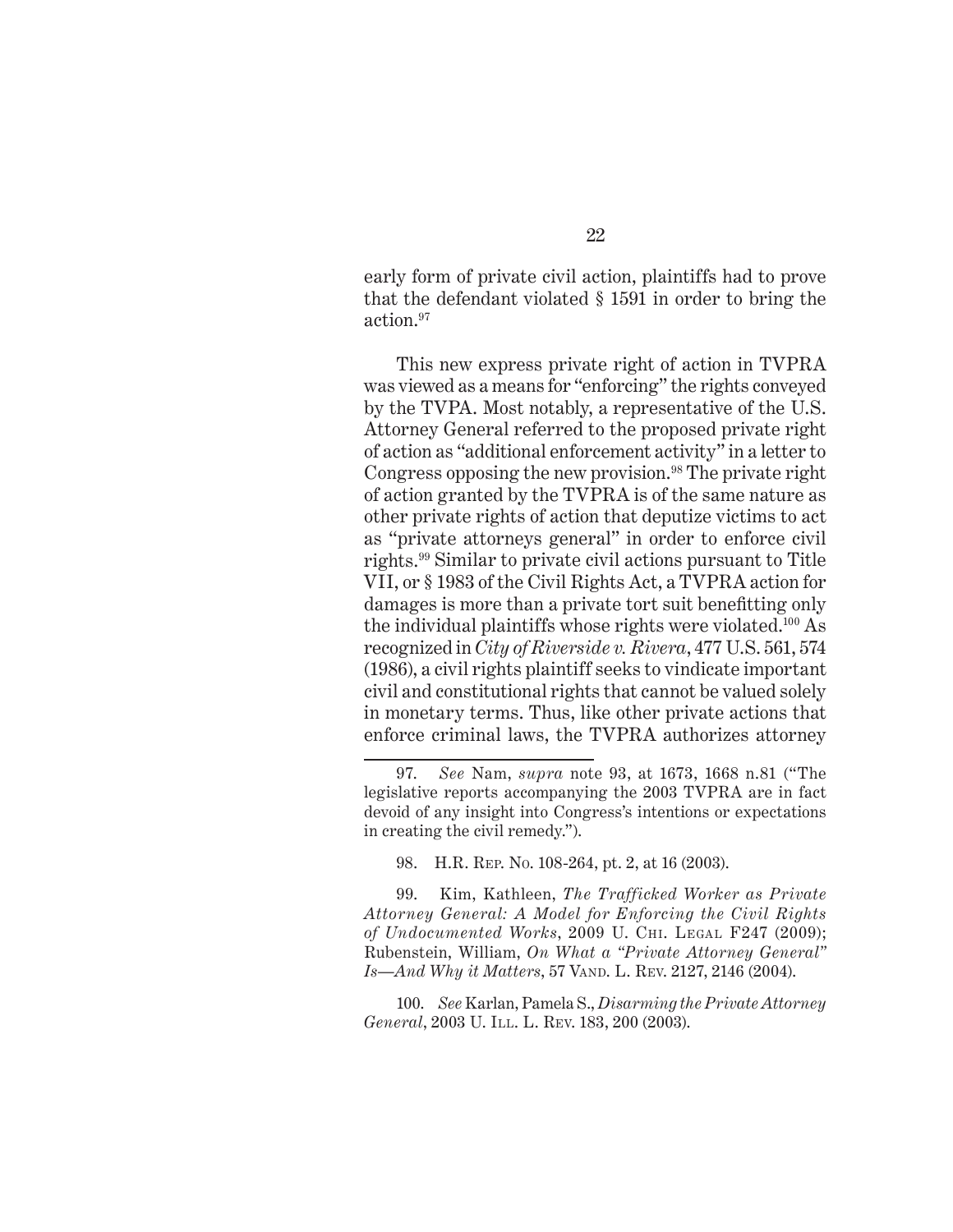fees for the private plaintiff, should she prevail.<sup>101</sup> And, as in successful private actions asserting the violation of civil rights, the damages a plaintiff recovers would contribute significantly to the deterrence of violations in the future.<sup>102</sup>

As an enforcement mechanism for violations of § 1591, the original version of the private right of action under the TVPRA was not a success. From the time of its creation, in 2003, to 2007, sex trafficking victims had not filed a single lawsuit under the provision.<sup>103</sup> Whatever the explanation for this phenomenon,<sup>104</sup> it was clear that simply providing victims of sexual trafficking with a private remedy was not sufficient.

The TVPRA private right of action assumed its current form with the reauthorization of the statute in 2008. It enhanced existing penalties against traffickers, in two important respects, demonstrating Congress's commitment to protecting victims and prosecuting traffickers.105 First, it gave prosecutors the authority to indict a person who benefitted from trafficking.106 Second, it added strict liability for trafficking minors, eliminating the need to show force, fraud, or coercion.<sup>107</sup> These two enhancements to § 1591 carried over to the private right of

102. *Id.*

- 103. Nam, *supra* note 93, at 1656.
- 104. *See generally id.* at 1679-91.
- 105. *See* H.R. Rep. No. 110-430, pt. 1, at 33 (2007).
- 106. 18 U.S.C. § 1591(a)(2).
- 107. *Id.* § 1591(a).

<sup>101. 18</sup> U.S.C. § 1595(a).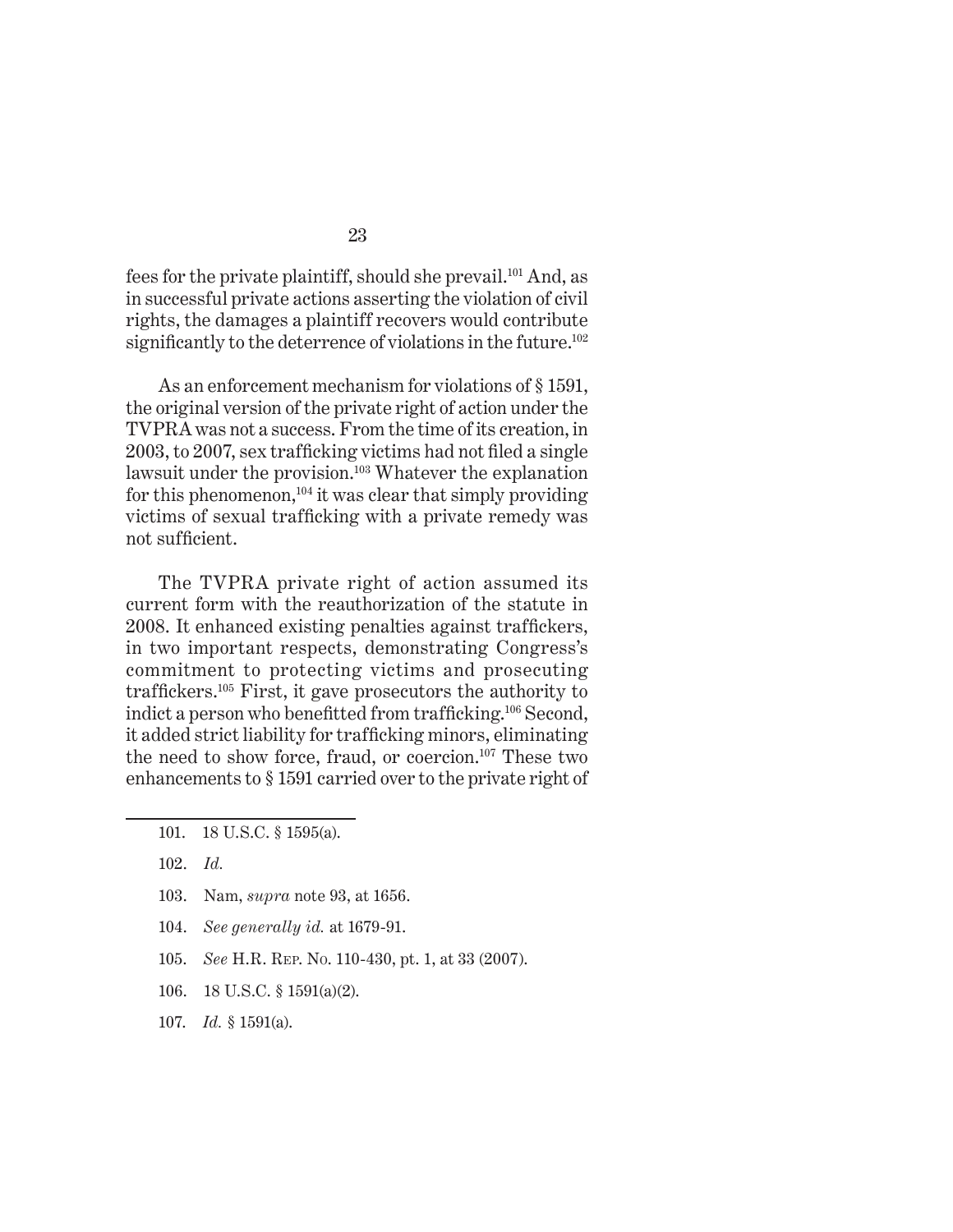action in § 1595. For the first time, children who were sex trafficked could sue persons who "knowingly" benefited from trafficking. With the 2008 amendments, Congress put in place a powerful mechanism for trafficked children to enforce their rights against traffickers profiting from their crimes.

#### **C. The CDA Does Not Bar this Private Right of Action**

The CDA was originally an amendment to the Telecommunications Act of 1996, which deregulated the broadcasting market in the telecommunication arena.108 Initially, the CDA contained anti-indecency and antiobscenity provisions, as its name suggests.109 The Senator who introduced the bill said that it would protect children from "those who would electronically cruise the digital world to engage children in inappropriate communications and introductions."110

After the Supreme Court struck down the CDA's core provision in 1997,111 all that remained of the original bill was a separate provision found at 47 U.S.C. § 230,

<sup>108.</sup> Telecommunications Act of 1996, Pub. L. No. 104-104, 110 Stat. 56 (codified in scattered sections of 47 U.S.C.); H.R. Rep. No. 104-458, at 81 (1996) (Conf. Rep.).

<sup>109.</sup> H.R. Rep. No. 104-458, at 187-97.

<sup>110.</sup> Cannon, Robert, *The Legislative History of Senator Exon's Communications Decency Act*, 49 Fed. Comm'ns Law J. 51, 53-54 (1996).

<sup>111.</sup> *Reno v. Am. Civil Liberties Union*, 521 U.S. 844, 873, 895 (1997).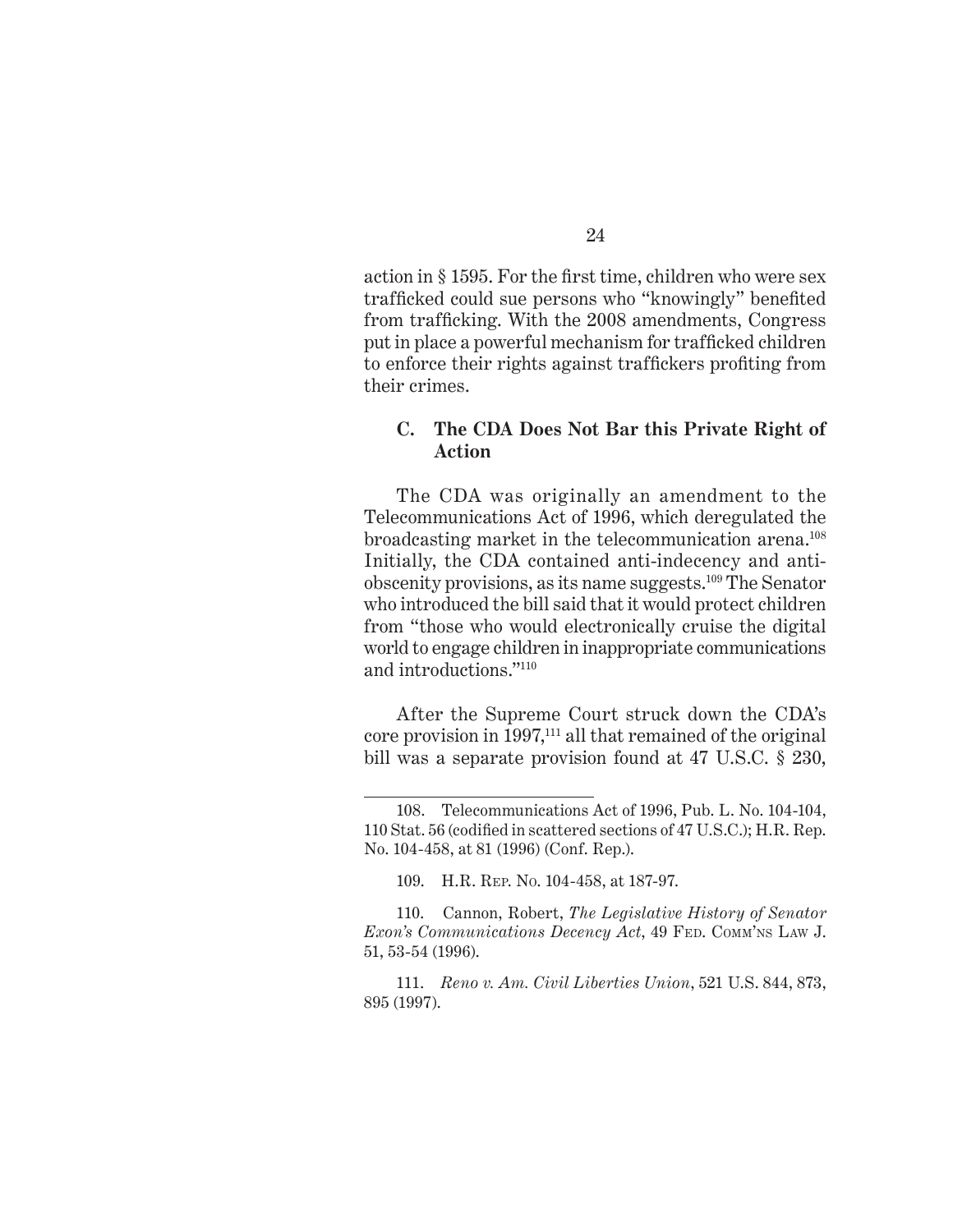entitled "Protection for private blocking and screening of offensive material." This remaining portion of the CDA originated with the House's "Internet Freedom and Family Empowerment Act," which was intended to allow parents, rather than the State, to make decisions about what was considered decent in their household.112 It reads in pertinent part:

(1) Treatment of publisher or speaker

No provider or user of an interactive computer services shall be treated as the publisher or speaker of any information provided by another information content provider.

Some courts, including the court below, have read it to provide immunity from all civil claims to an interactive computer service that publishes third-party content. Such an interpretation is fundamentally flawed. Judge Easterbrook and others have questioned a broad interpretation of § 230, pointing out that its title—"Good Samaritan blocking"—is hardly apt if the principal effect of the law is to induce ISPs to do nothing about the distribution of indecent or offensive materials via their services.113 The text can harmonize with the title if  $\S 230(c)(1)$  is read as definitional rather than as a grant of immunity.

<sup>112.</sup> Rheingold, Howard, *Internet Censors Close to Success*, CMC MAG. (Dec. 1, 1995).

<sup>113.</sup> *Chicago Lawyers' Comm. for Civil Rights Under Law, Inc. v. Craigslist, Inc.*, 519 F.3d 666, 670 (7th Cir. 2008), *as amended* (May 2, 2008).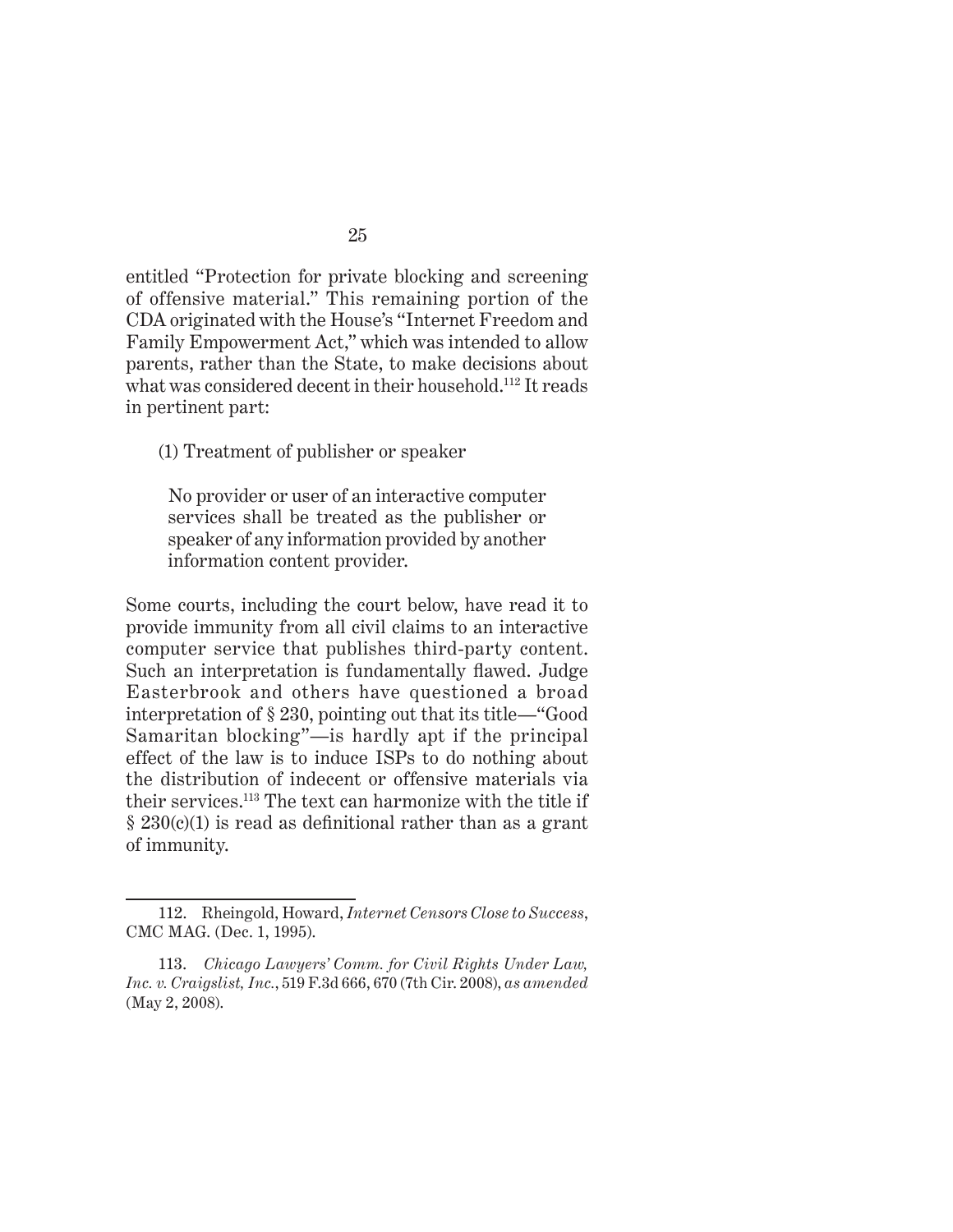Regardless of the interpretation of this provision, a separate provision in the CDA,  $\S 230(e)(1)$ , entitled "No effect on criminal law," supports overturning the decision below. It states:

"[n]othing in this section shall be construed to impair the enforcement of section 223 or 231 of this title, chapter 71 (relating to obscenity) or 110 (relating to sexual exploitation of children) of Title 18, or any other Federal criminal statute."

This provision expressly carves out claims enforcing chapter 110 of Title 18, which is entitled "Sexual Exploitation and Other Abuse of Children." Within chapter 110 is an express civil remedy, § 2255, for personal injuries suffered by children who were victims of a violation of  $§$  1591 (sex trafficking).  $§$  230(e)(1), on its face, refers to the private right of action for personal injury by a sex trafficking victim as one "enforcing" the statute.

The private right of action afforded by § 1595 is, likewise, an enforcement of § 1591, and is not barred by the CDA.